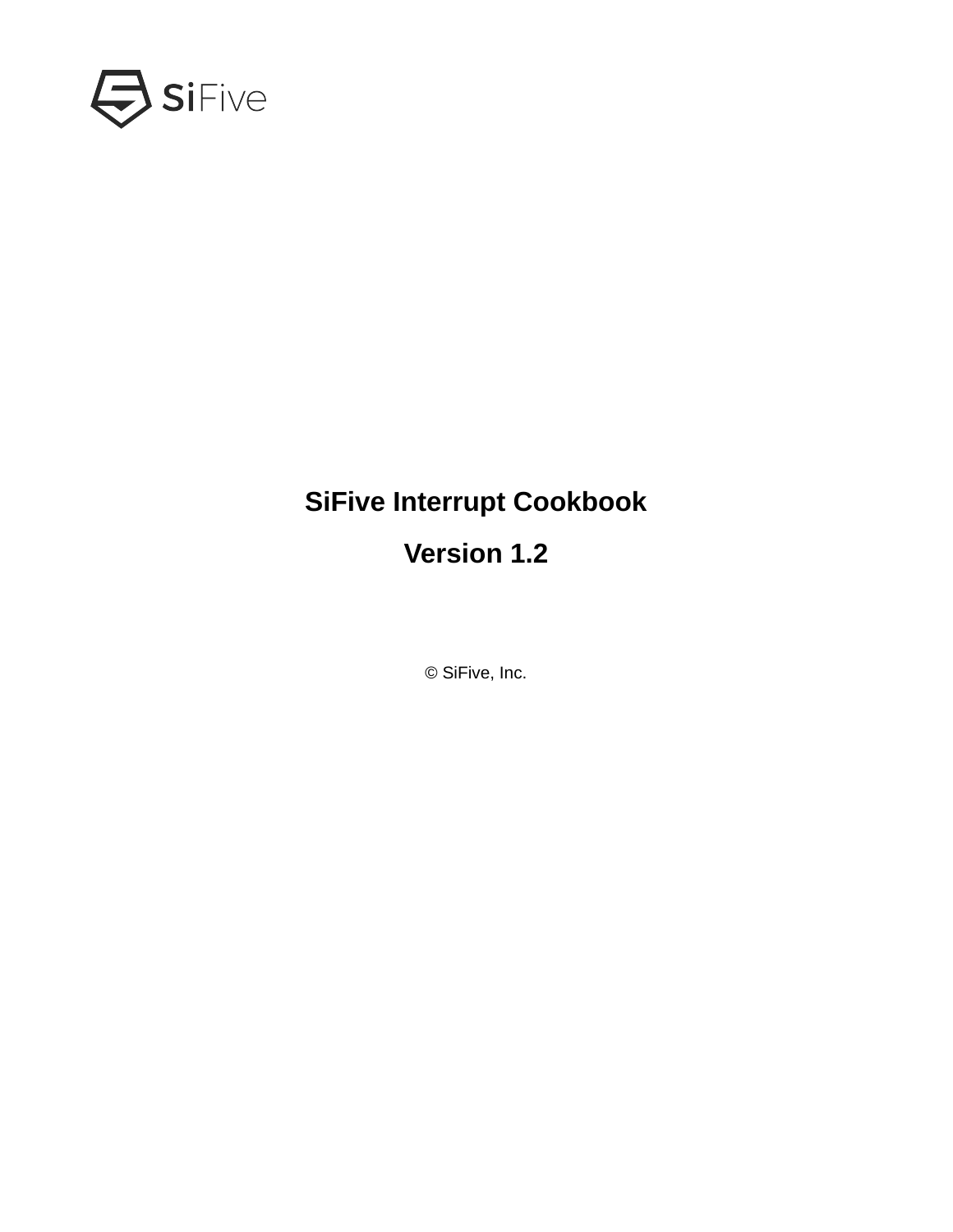# **SiFive Interrupt Cookboook**

#### **Proprietary Notice**

Copyright © 2019, SiFive Inc. All rights reserved.

Information in this document is provided as is, with all faults.

SiFive expressly disclaims all warranties, representations, and conditions of any kind, whether express or implied, including, but not limited to, the implied warranties or conditions of merchantability, fitness for a particular purpose and non-infringement.

SiFive does not assume any liability rising out of the application or use of any product or circuit, and specifically disclaims any and all liability, including without limitation indirect, incidental, special, exemplary, or consequential damages.

SiFive reserves the right to make changes without further notice to any products herein.

#### **Release Information**

| <b>Version</b> | Date             | Changes                                                                |
|----------------|------------------|------------------------------------------------------------------------|
| V1.0           | December 5, 2019 | Initial release                                                        |
| V1.1           | February 3, 2020 | • Update small typos and vectored mode excep-<br>tion handling details |
| V1.2           | February 5, 2020 | Fix mtvec alignment requirements                                       |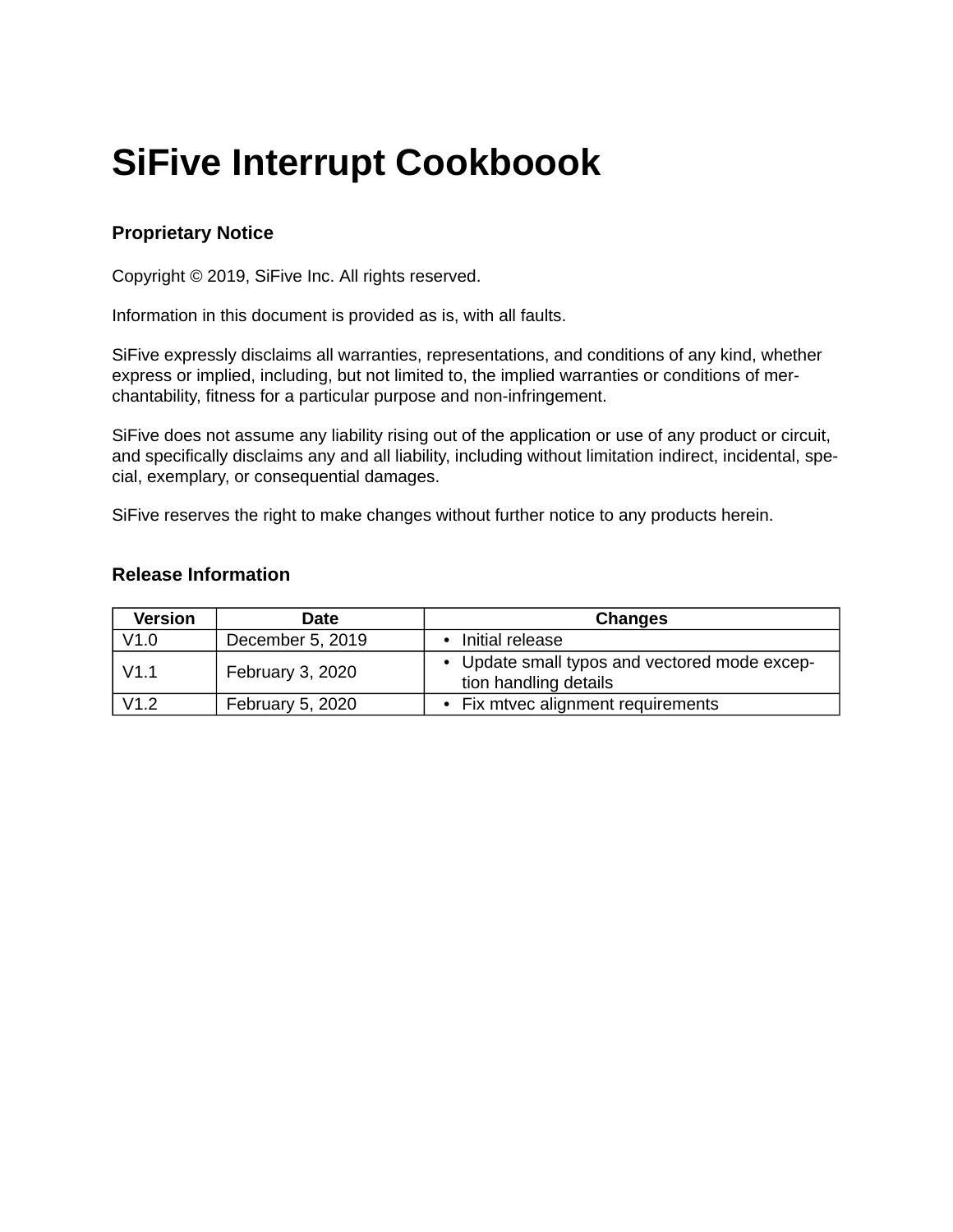# **Contents**

| 1            |       |  |  |
|--------------|-------|--|--|
|              | 1.1   |  |  |
|              | 1.1.1 |  |  |
|              | 1.2   |  |  |
|              | 1.2.1 |  |  |
|              | 1.2.2 |  |  |
|              | 1.2.3 |  |  |
|              | 1.2.4 |  |  |
| $\mathbf{2}$ |       |  |  |
|              | 2.1   |  |  |
|              | 2.1.1 |  |  |
|              | 2.1.2 |  |  |
|              | 2.1.3 |  |  |
|              | 2.1.4 |  |  |
| 3            |       |  |  |
|              | 3.1   |  |  |
|              | 3.1.1 |  |  |
|              | 3.1.2 |  |  |
|              | 3.1.3 |  |  |
|              | 3.1.4 |  |  |
|              | 3.1.5 |  |  |
|              | 3.1.6 |  |  |
|              | 3.2   |  |  |
|              | 3.2.1 |  |  |
|              | 3.2.2 |  |  |
|              | 3.2.3 |  |  |
|              | 3.2.4 |  |  |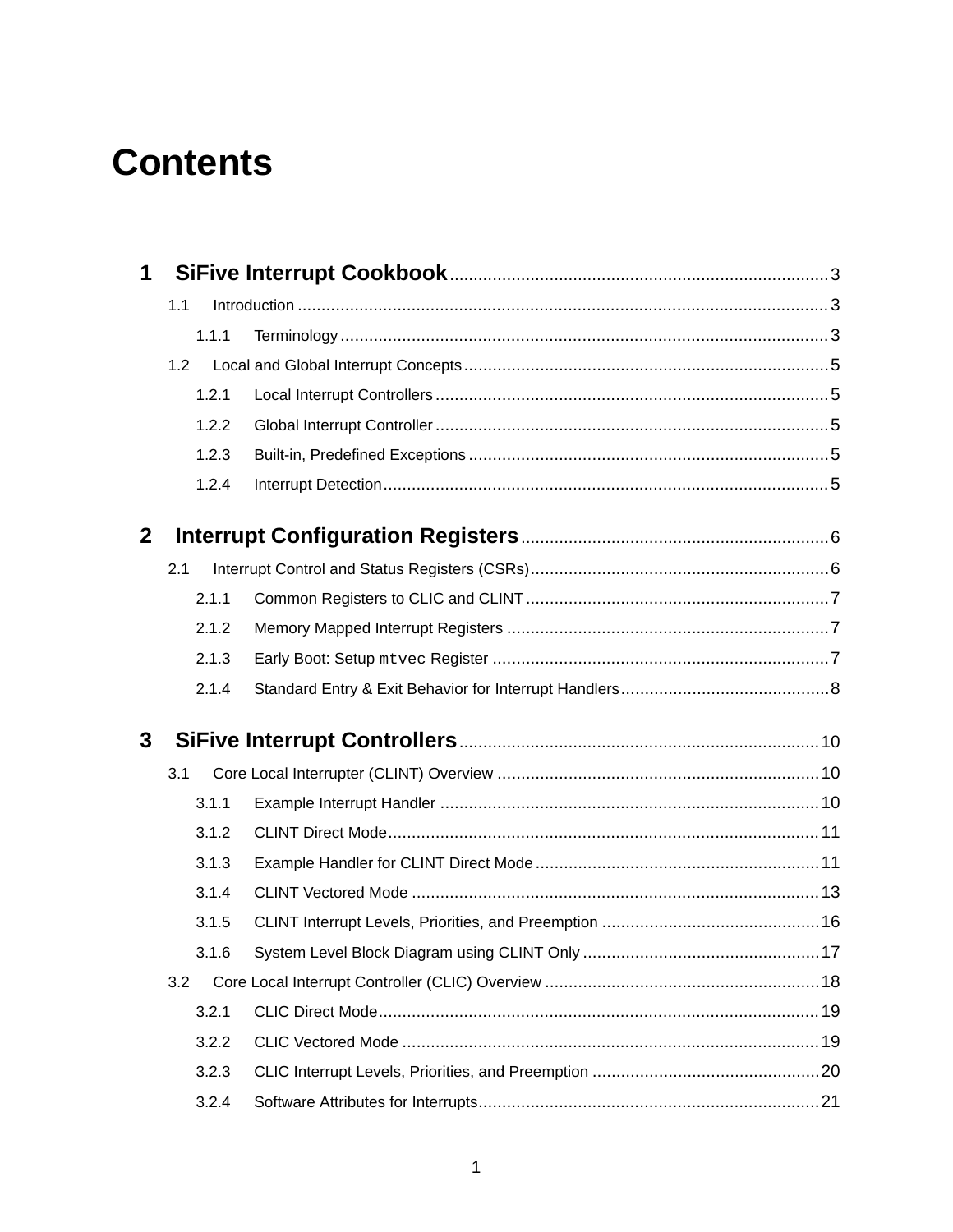|   |       | 3.2.5 |  |  |
|---|-------|-------|--|--|
|   |       | 3.2.6 |  |  |
|   |       | 3.2.7 |  |  |
|   | 3.3   |       |  |  |
|   | 3.3.1 |       |  |  |
|   |       | 3.3.2 |  |  |
|   |       | 3.3.3 |  |  |
|   |       | 3.3.4 |  |  |
| 4 |       |       |  |  |
|   | 4.1   |       |  |  |
|   | 4.2   |       |  |  |
|   | 4.3   |       |  |  |
|   | 4.4   |       |  |  |
|   | 4.5   |       |  |  |
| 5 |       |       |  |  |
|   | 5.1   |       |  |  |
|   | 5.2   |       |  |  |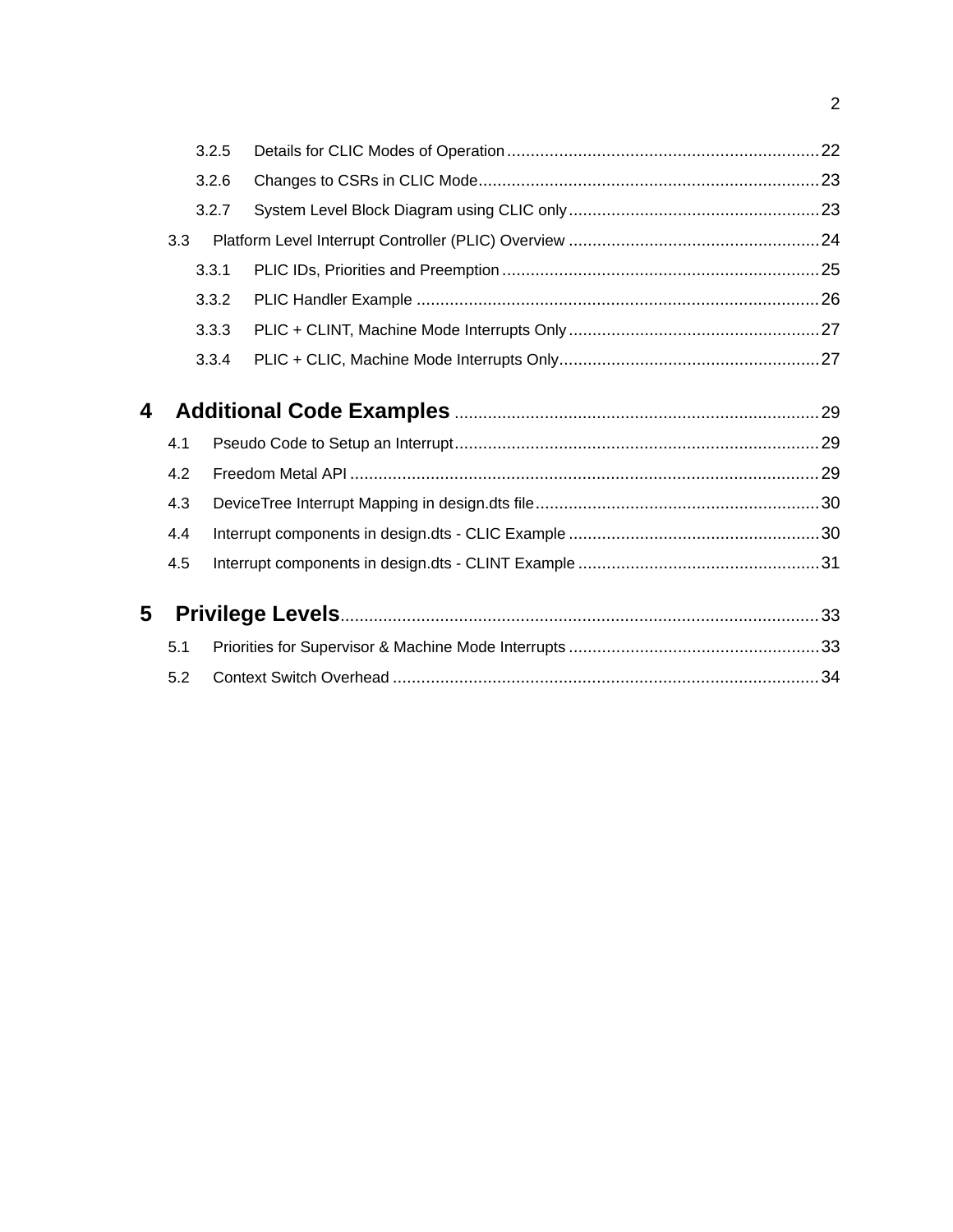## <span id="page-4-0"></span>**[Chapter 1](#page-4-0)**

# **[SiFive Interrupt Cookbook](#page-4-0)**

### <span id="page-4-1"></span>**[1.1 Introduction](#page-4-1)**

Embedded systems rely heavily on handling interrupts which are asynchronous events designed to be managed by the CPU. SiFive core designs include options for a simple timer and software interrupt generator, a fully featured local interrupt controller, and optionally, a global interrupt controller. This document describes the features and configuration details of the available interrupt configurations offered by SiFive.

#### <span id="page-4-2"></span>**[1.1.1 Terminology](#page-4-2)**

#### <span id="page-4-3"></span>**[Hardware Threads \(HART\) in SiFive Designs](#page-4-3)**

As of this writing, all SiFive designed CPUs contain a single HART per core. Future products from SiFive may implement multi-hart designs. For simplicity, HART and CPU may be used interchangeably in this document as it relates to interrupts.

#### <span id="page-4-4"></span>**[RISC-V Exception, Interrupt, Trap](#page-4-4)**

The following terminology comes directly from *From The RISC-V Instruction Set Manual Volume I: User-Level ISA Document Version 2.2*:

- *We use the term exception to refer to an unusual condition occurring at run time associated with an instruction in the current RISC-V thread.*
- *We use the term trap to refer to the synchronous transfer of control to a trap handler caused by an exceptional condition occurring within a RISC-V thread. Trap handlers usually execute in a more privileged environment.*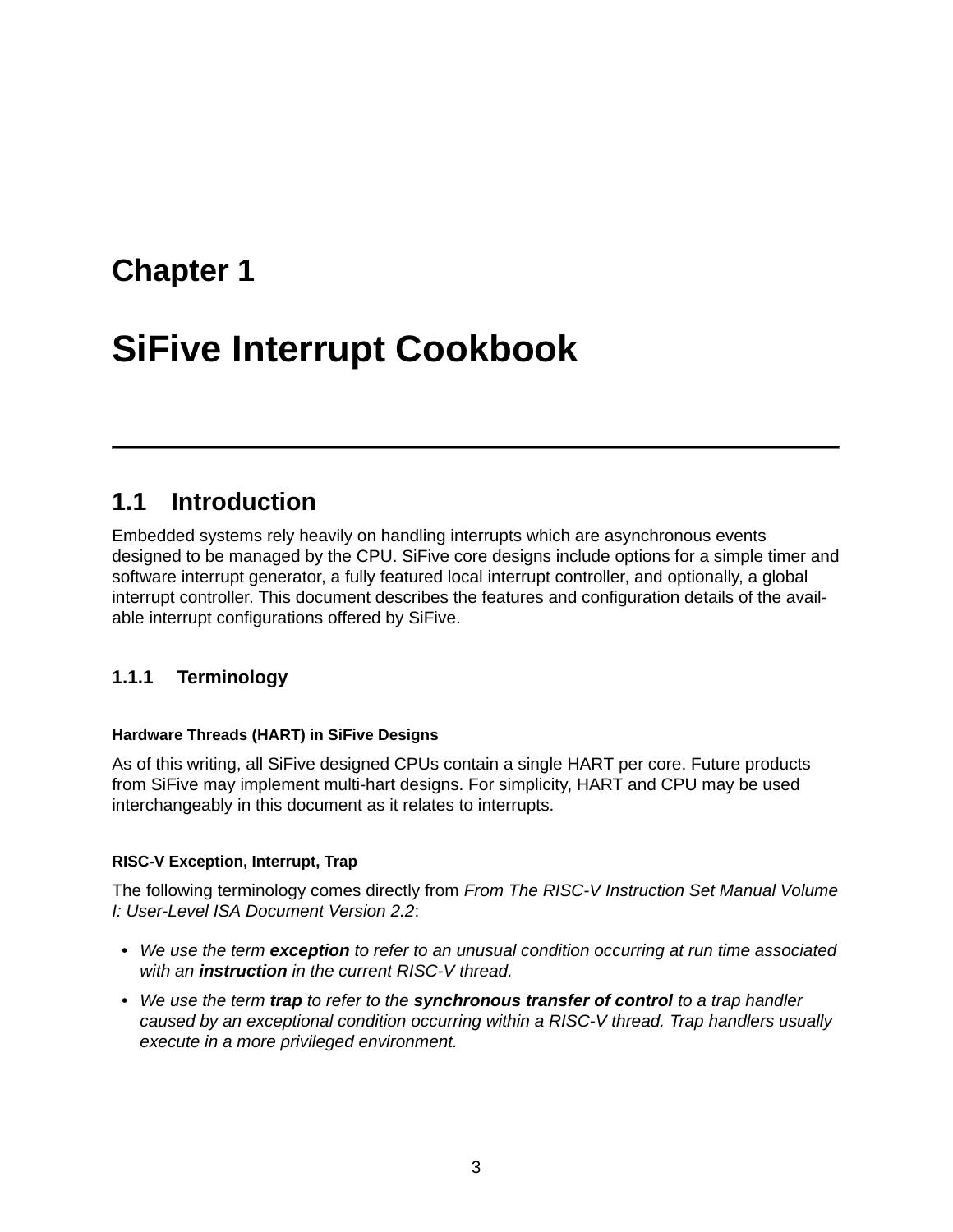• *We use the term interrupt to refer to an external event that occurs asynchronously to the current RISC-V thread. When an interrupt that must be serviced occurs, some instruction is selected to receive an interrupt exception and subsequently experiences a trap.*

#### **Note**

Our use of **exception** and **trap** matches that in the IEEE-754 floating-point standard.

#### <span id="page-5-0"></span>**[Exception Example](#page-5-0)**

The address of the data during a load instruction is not aligned correctly, so upon execution of this load instruction, the CPU will enter an exception handler and a *load address misaligned* exception code will appear in the mcause register as a result. In the exception handler, software will then need to determine the next course of action, since the misaligned load is not allowed by the design. See *The RISC-V Instruction Set Manual Volume II: Privileged Architecture Privileged Architecture Version 1.10* for a detailed description of all available exception codes.

#### <span id="page-5-1"></span>**[Trap Example](#page-5-1)**

A particular CPU design contains three privilege modes: Machine, Supervisor, and User. Each privilege mode has its own user registers, control and status registers (CSRs) for trap handling, and stack area dedicated to them. While operating in User mode, a context switch is required to handle an event in Supervisor mode. The software sets up the system for a context switch, and then an ECALL instruction is executed which synchronously switches control to the environmentcall-from-User mode exception handler.

#### <span id="page-5-2"></span>**[Interrupt Example](#page-5-2)**

A timer interrupt is required to trigger an event in the future, so a CPU writes its own mtimecmp register with a value of mtime + *ticks*, where *ticks* is some number of clock cycles in the future. Since mtime increments continually, it is independent of any instructions being executed by the CPU. At some point later, mtimecmp matches mtime, and the CPU enters an interrupt handler for the timer event.

Since an *interrupt* may occur anytime, and they are typically not part of the instruction execution sequence, they are *asynchronous* by nature.

Since an *exception* occurs as a result of executing an instruction, they are *synchronous* by nature.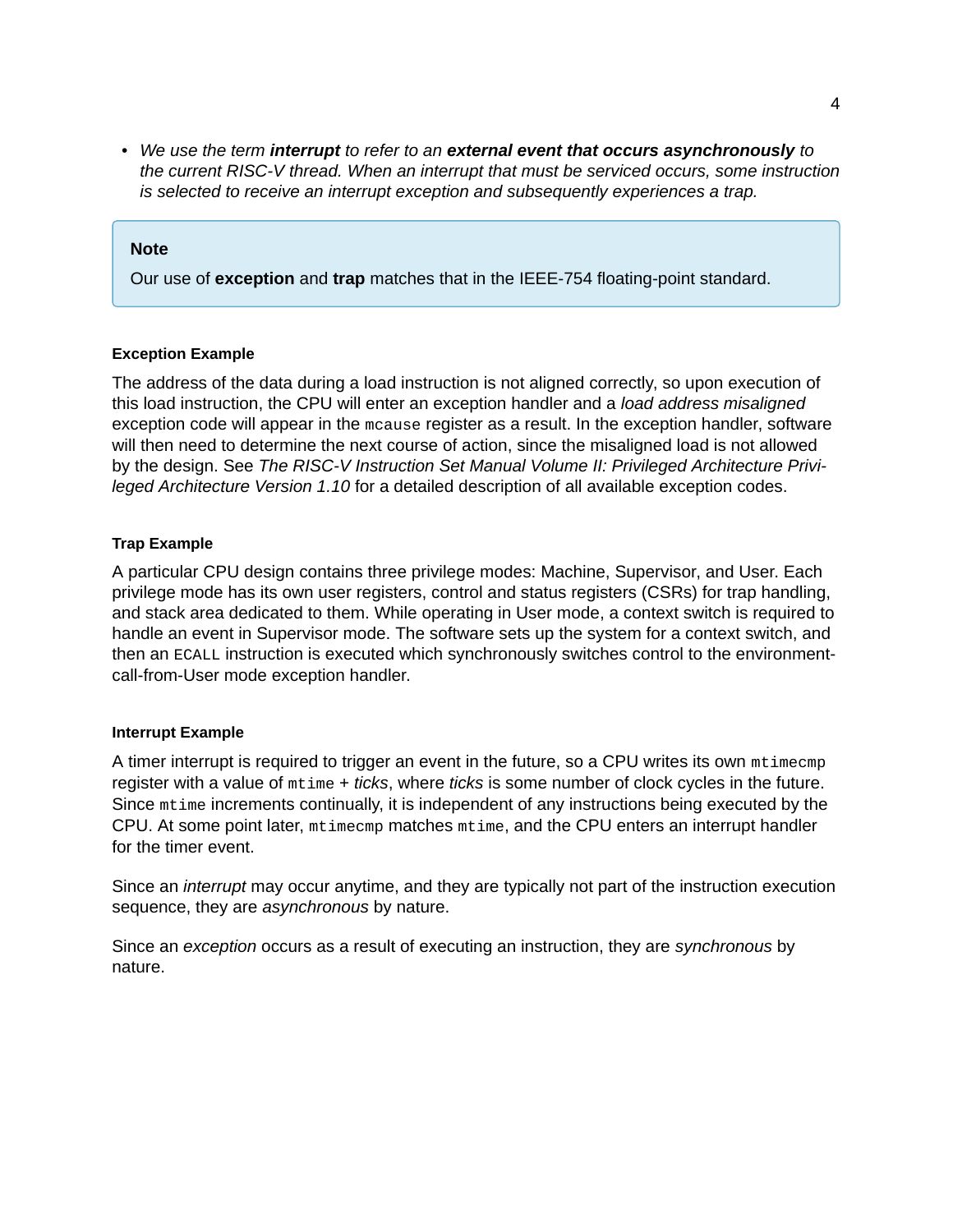## <span id="page-6-0"></span>**[1.2 Local and Global Interrupt Concepts](#page-6-0)**

#### <span id="page-6-1"></span>**[1.2.1 Local Interrupt Controllers](#page-6-1)**

There are two available options on SiFive designs that provide low latency interrupts to the CPU.

First, the **Core Local Interrupter (CLINT)** offers a compact design with a fixed priority scheme, with preemption support for interrupts from higher privilege levels only. The primary purpose of the CLINT is to serve as a simple CPU interrrupter for software and timer interrupts, since it does not control other local interrupts wired directly to the CPU.

A second option is the **Core Local Interrupt Controller (CLIC)**, which is a fully featured local interrupt controller with configurations that support programmable interrupt levels and priorities. The CLIC also supports nested interrupts (preemption) within a given privilege level, based on the interrupt level and priority configuration.

Both the CLINT and CLIC integrate registers mtime and mtimecmp to configure timer interrupts, and msip to trigger software interrupts. Additionally, both the CLINT and the CLIC run at the core clock frequency.

#### <span id="page-6-2"></span>**[1.2.2 Global Interrupt Controller](#page-6-2)**

The global interrupt controller is termed the **Platform Local Interrupt Controller (PLIC)**. The PLIC provides system level flexibility for dispatching interrupts to a single CPU or multiple CPUs in the system. Global interrupts that route through the PLIC arrive at the CPU through a single interrupt connection with a dedicated interrupt ID. Each global interrupt has a programmable priority register available in the PLIC memory map. There is also a system level programmable threshold register which can be used to mask all interrupts below a certain level. The PLIC runs off a different clock than local interrupt controllers, which is typically an integer divided ratio from the core clock.

#### <span id="page-6-3"></span>**[1.2.3 Built-in, Predefined Exceptions](#page-6-3)**

RISC-V Instruction Set Architecture describes many different types of system exceptions, however none are defined to have a reserved location in the user defined interrupt vector table. One mode of operation of the local interrupt controller is called direct mode, where it does not use a vector table. In this mode, it's up to software to determine the source of the exception or interrupt, and act accordingly. There are also variations of vectored mode of operation that will be discussed in the specific sections for the CLINT and CLIC.

#### <span id="page-6-4"></span>**[1.2.4 Interrupt Detection](#page-6-4)**

All interrupts on SiFive designs implement level-high sensitive interrupt triggering. This is not configurable, but some custom implementations may decide to include device specific glue logic to convert interrupt sources from a rising or falling edge into a level high sensitive signal.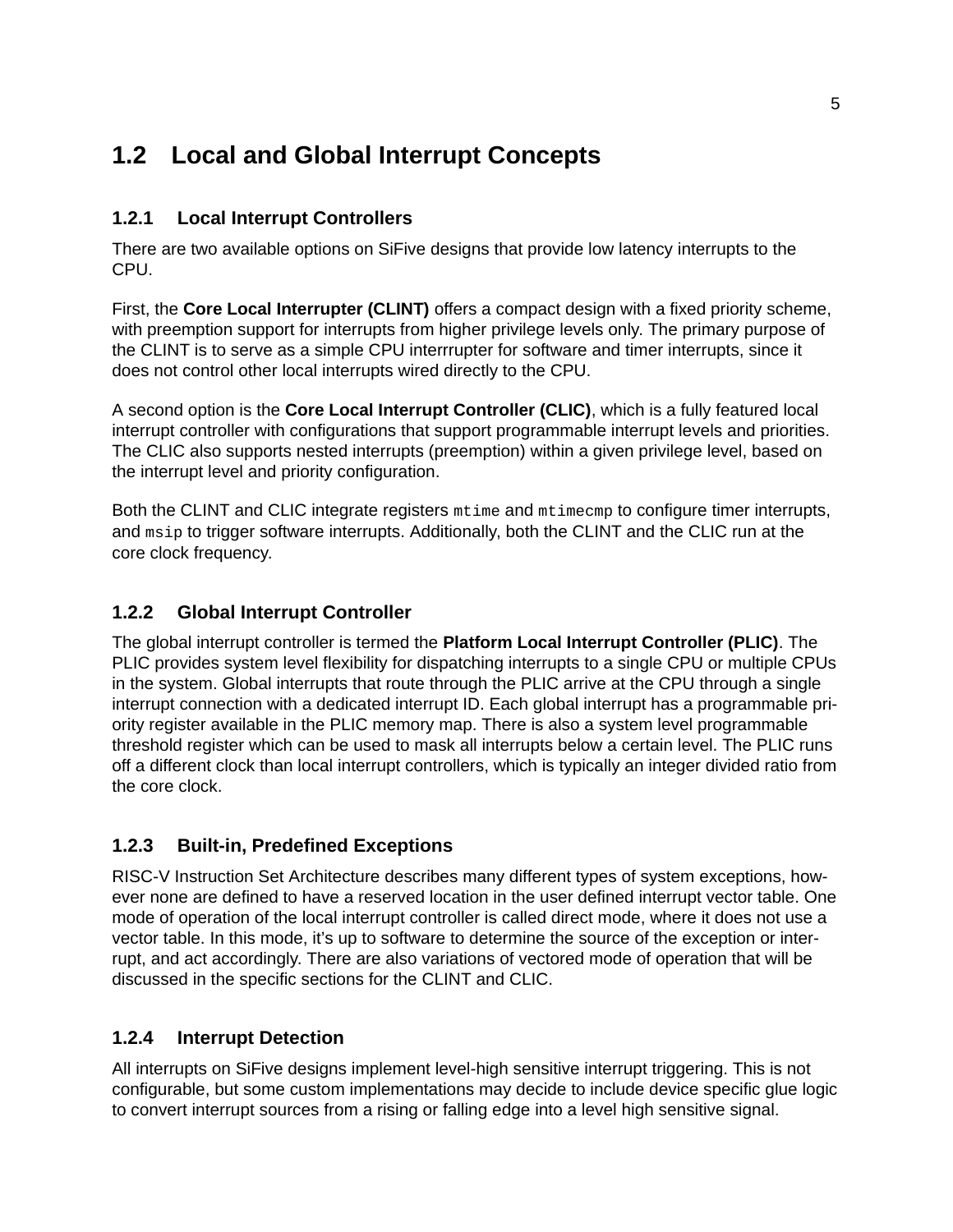## <span id="page-7-0"></span>**[Chapter 2](#page-7-0)**

# **[Interrupt Configuration Registers](#page-7-0)**

There are several Control and Status Registers (CSRs) within the CPU which are used for configuring interrupts. CSRs can only be read or written locally by executing variations of csrr and csrw instructions, and are not visible to other CPUs.

## <span id="page-7-1"></span>**[2.1 Interrupt Control and Status Registers \(CSRs\)](#page-7-1)**

There are interrupt related CSRs contained in the CPU, as well as memory mapped configuration registers in the respective interrupt controllers. Both are used to configure and properly route interrupts to a CPU. Here we will discuss the Machine mode interrupt CSRs for the CPU only. Many Machine mode interrupt CSRs may have Supervisor or User mode equivalents. Refer to *The RISC-V Instruction Set Manual Volume II: Privileged Architecture Privileged Architecture Version 1.10* for the full list.

- mstatus Status register containing interrupt enables for all privilege modes, previous privilege mode, and other privilege level settings.
- mcause Status register which indicates whether an exception or interrupt occurred, along with a code to distinguish details of each type.
- mie Interrupt enable register for local interrupts when using CLINT modes of operation. In CLIC modes, this is hardwired to 0 and interrupt enables are handled using clicintie[i] memory mapped registers.
- mip Interrupt pending register for local interrupts when using CLINT modes of operation. In CLIC modes, this is hardwired to 0 and pending interrupts are handled using clicintip[i] memory mapped registers.
- mtvec Machine Trap Vector register which holds the base address of the interrupt vector table, as well as the interrupt mode configuration (direct or vectored) for CLINT and CLIC controllers. All synchronous exceptions also use mtvec as the base address for exception handling in all CLINT and CLIC modes.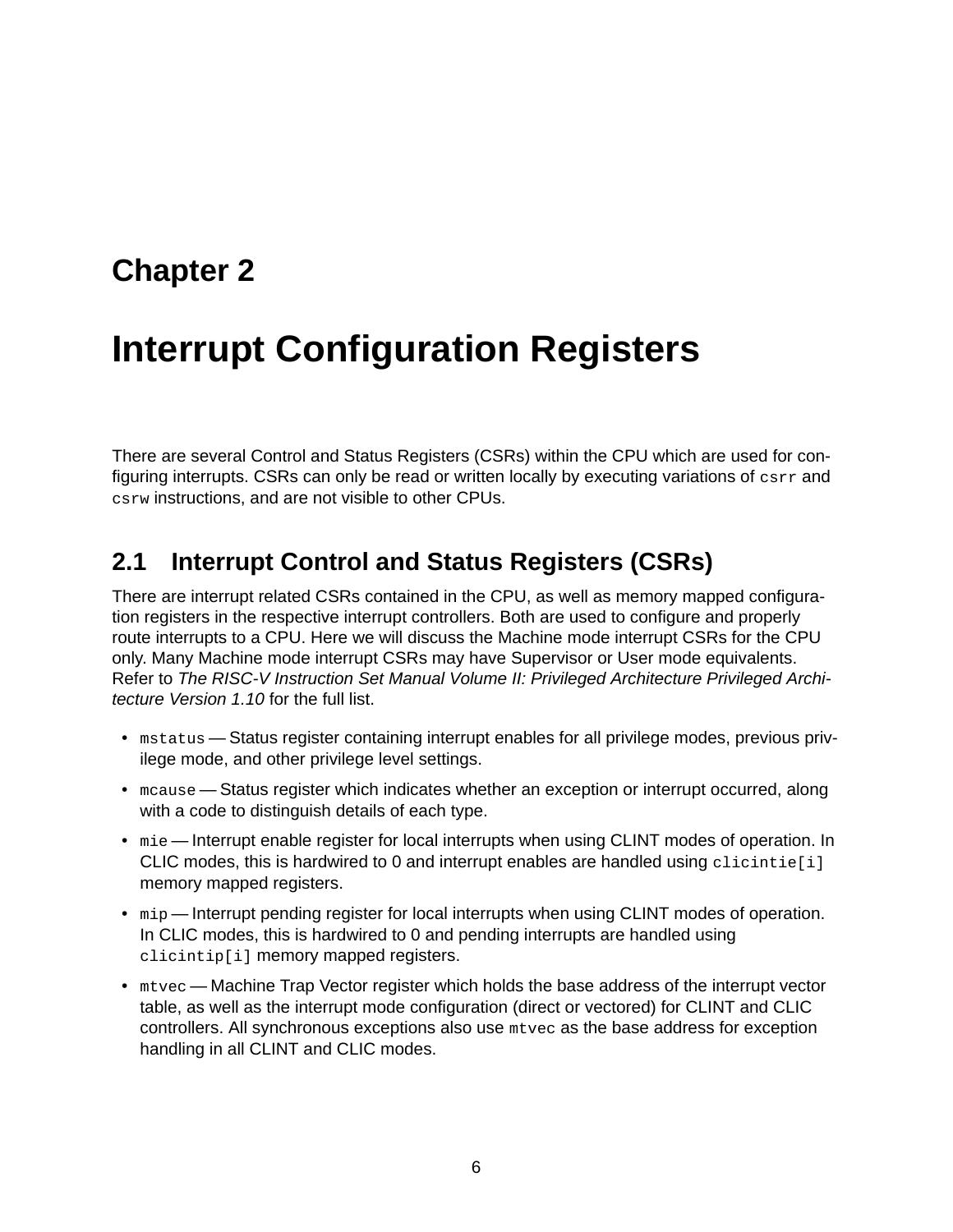• mtvt — Used only in CLIC modes of operation. Contains the base address of the interrupt vector table for selectively vectored interrupt in CLIC direct mode, and for all vectored interrupts in CLIC vectored mode. This register does not exist on designs with a CLINT.

#### <span id="page-8-0"></span>**[2.1.1 Common Registers to CLIC and CLINT](#page-8-0)**

The CLIC introduces new modes of operation that the CLINT does not support. However, both controllers support software and timer interrupts using the same configuration registers.

- msip Machine mode software interrupt pending register, used to assert a software interrupt for a CPU.
- mtime Machine mode timer register which runs at a constant frequency. Part of the CLINT and CLIC designs. There is a single mtime register on designs that contain one or more CPUs.
- mtimecmp Memory mapped machine mode timer compare register, used to trigger an interrupt when mtimecmp is greater than or equal to mtime. There is an mtimecmp dedicated to each CPU.

#### **Note**

Timer interrupts always trap to Machine mode, unless delegated to Supervisor mode using the mideleg register. Similarly, Machine mode exceptions may be delegated to Supervisor mode using the medeleg register. For designs that also implement User mode, there exists sideleg and sedeleg registers to delegate Supervisor interrupts to User mode. Currently none of the SiFive designs support User mode interrupts.

#### <span id="page-8-1"></span>**[2.1.2 Memory Mapped Interrupt Registers](#page-8-1)**

There are memory mapped interrupt enable, pending, and optionally priority configuration registers based on which interrupt controller is being used. These are referenced in the following sections specific to the CLIC or PLIC. Note that there are no interrupt enable or priority configuration bits in the CLINT. Specific details for custom designs are included in the respective manual, which is part of the design tarball.

#### <span id="page-8-2"></span>**[2.1.3 Early Boot: Setup](#page-8-2) [mtvec](#page-8-2) Register**

The mtvec register is required to be setup early in the boot flow, primarily for exception handling. Interrupts are not fully configured early in the boot flow, but exception handling is important to setup as early as possible, in the event an unexpected synchronous event needs to be handled. SiFive provides a portable software API, which also contains early boot code to support mtvec configuration, in a SiFive github repository called freedom-metal.

The example assembly code below shows the setup for the early\_trap\_vector which is part of the freedom-metal repository available on [github.](https://github.com/sifive/freedom-metal)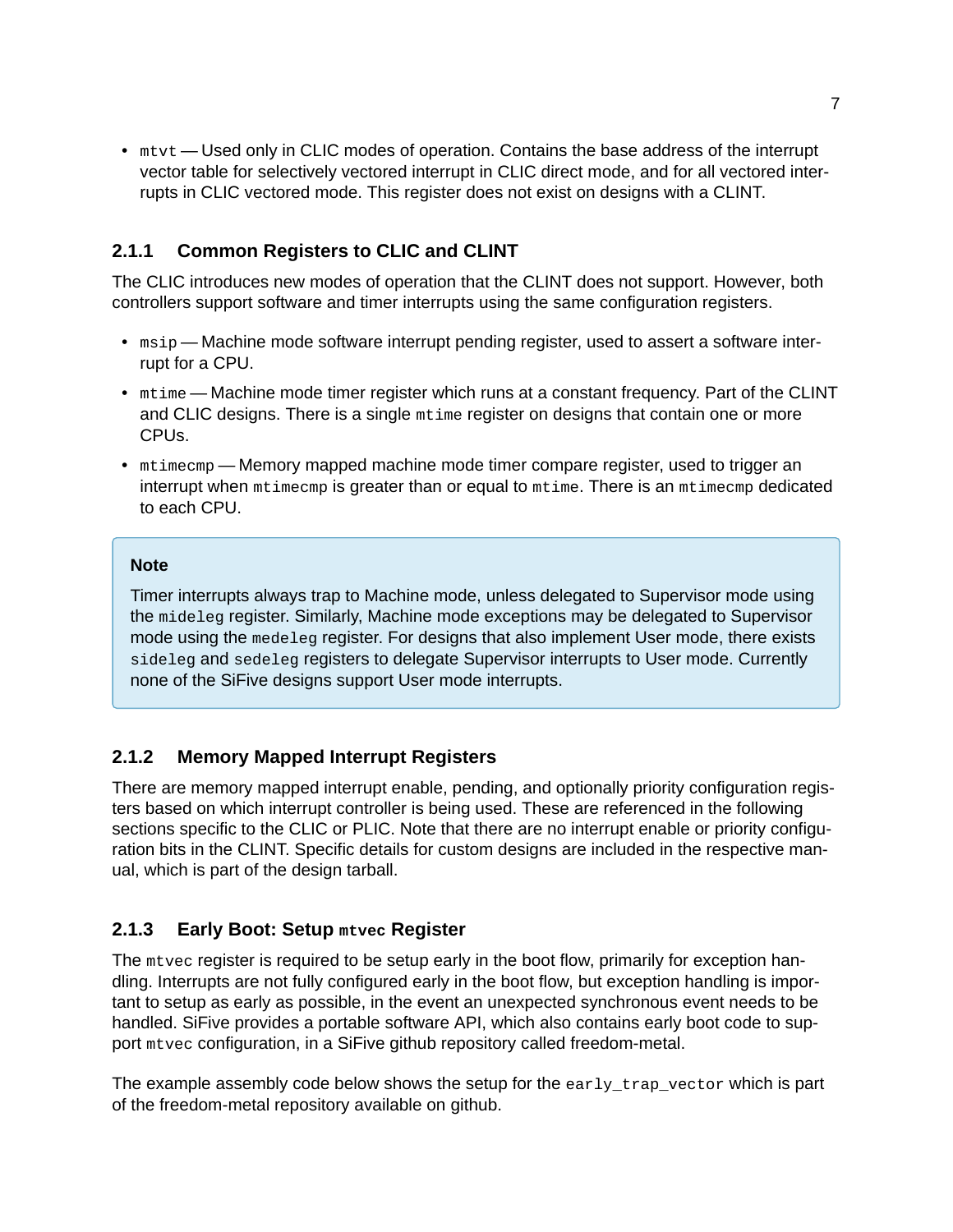```
/* Set up a simple trap vector to catch anything that goes wrong early in
* the boot process. */
la t0, early_trap_vector
csrw mtvec, t0
```
The startup code also contains the functionality for early\_trap\_vector, shown below.

```
/* For sanity's sake we set up an early trap vector that just does nothing. If
* you end up here then there's a bug in the early boot code somewhere. */
    .section .text.metal.init.trapvec
    .align 2
early_trap_vector:
   .cfi_startproc
   csrr t0, mcause
   csrr t1, mepc
    csrr t2, mtval
    j early_trap_vector
    .cfi_endproc
```
A more sophisticated trap handler may be required later, after the initial bootup is complete. For example, using a C function to handle the trap, which might contain additional functionality based on the type of trap encountered. In this case, the mtvec register can be written directly using C code.

```
int mtvec_value = &my_function_handler;
__asm__ volatile ("csrr %0, mtvec" : "=r"(mtvec_value));
```
#### **Note**

It is recommended to disable interrupts globally using mstatus.mie prior to changing mtvec.

#### <span id="page-9-0"></span>**[2.1.4 Standard Entry & Exit Behavior for Interrupt Handlers](#page-9-0)**

Whenever an interrupt occurs, hardware will automatically save and restore important registers. The following steps are complete as an interrupt handler is entered.

- Save pc to mepc
- Save Privilege level to mstatus.mpp
- Save mie to mstatus.mpie
- Set pc to interrupt handler address, based on mode of operation
- Disable interrupts by setting mstatus.mie=0

At this point control is handed over to software where the interrupt processing begins. At the end of the interrupt handler, the mret instruction will do the following.

• Restore mepc to pc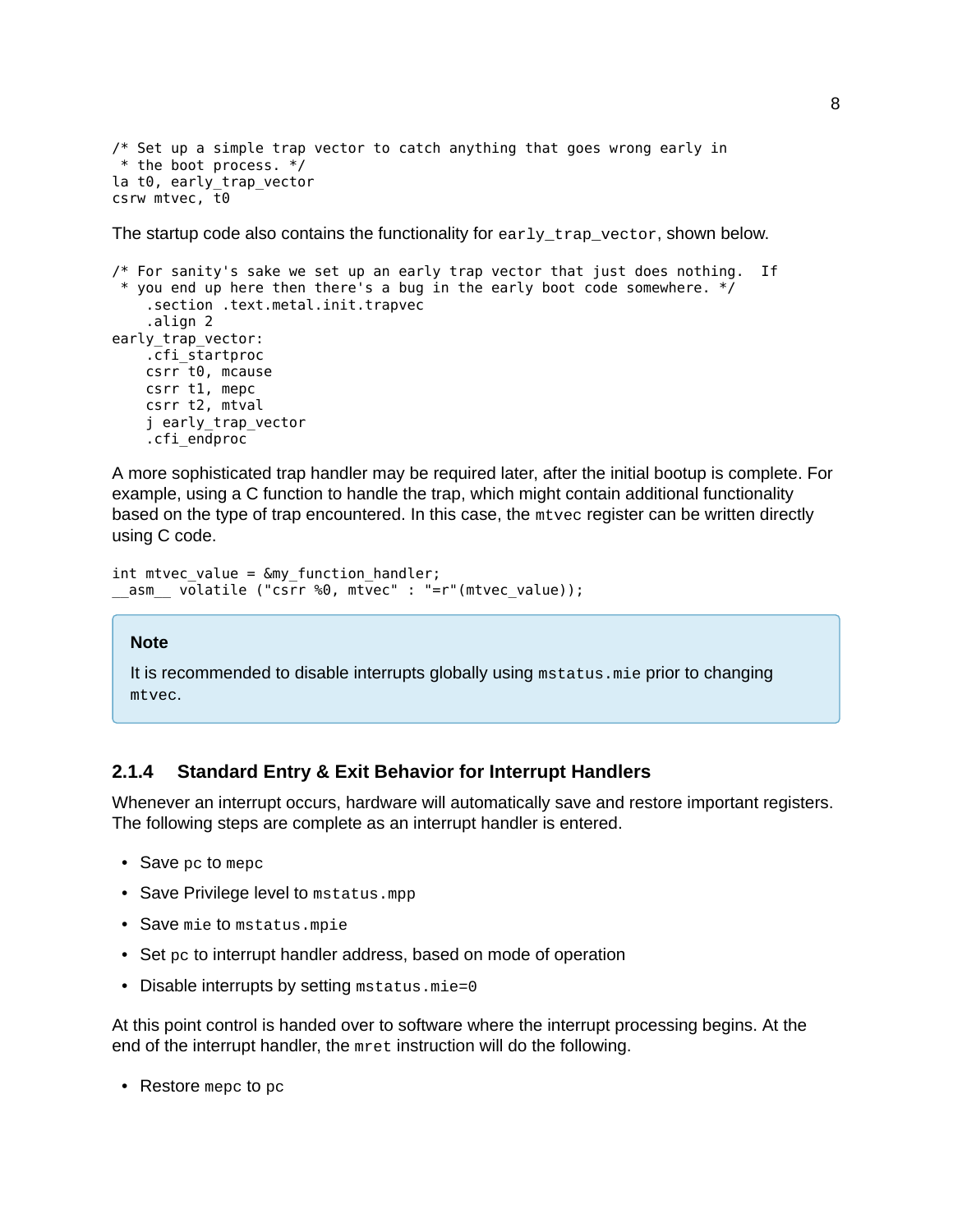- Restore mstatus.mpp to Priv
- Restore mstatus.mpie to mie

#### **Note**

priv refers to the current privilege level which is not visible while operating at that level. Possible values are Machine=3, Supervisor=1, User=0

There may be additional instructions or functionality contained within the handler, based on the interrupt controller and mode of operation. For example, saving/restoring additional user registers, enabling preemption, and handling global interrupts routed through the PLIC which require a claim/complete step. Subsequent sections for the CLINT, CLIC, and PLIC will describe these options in more detail.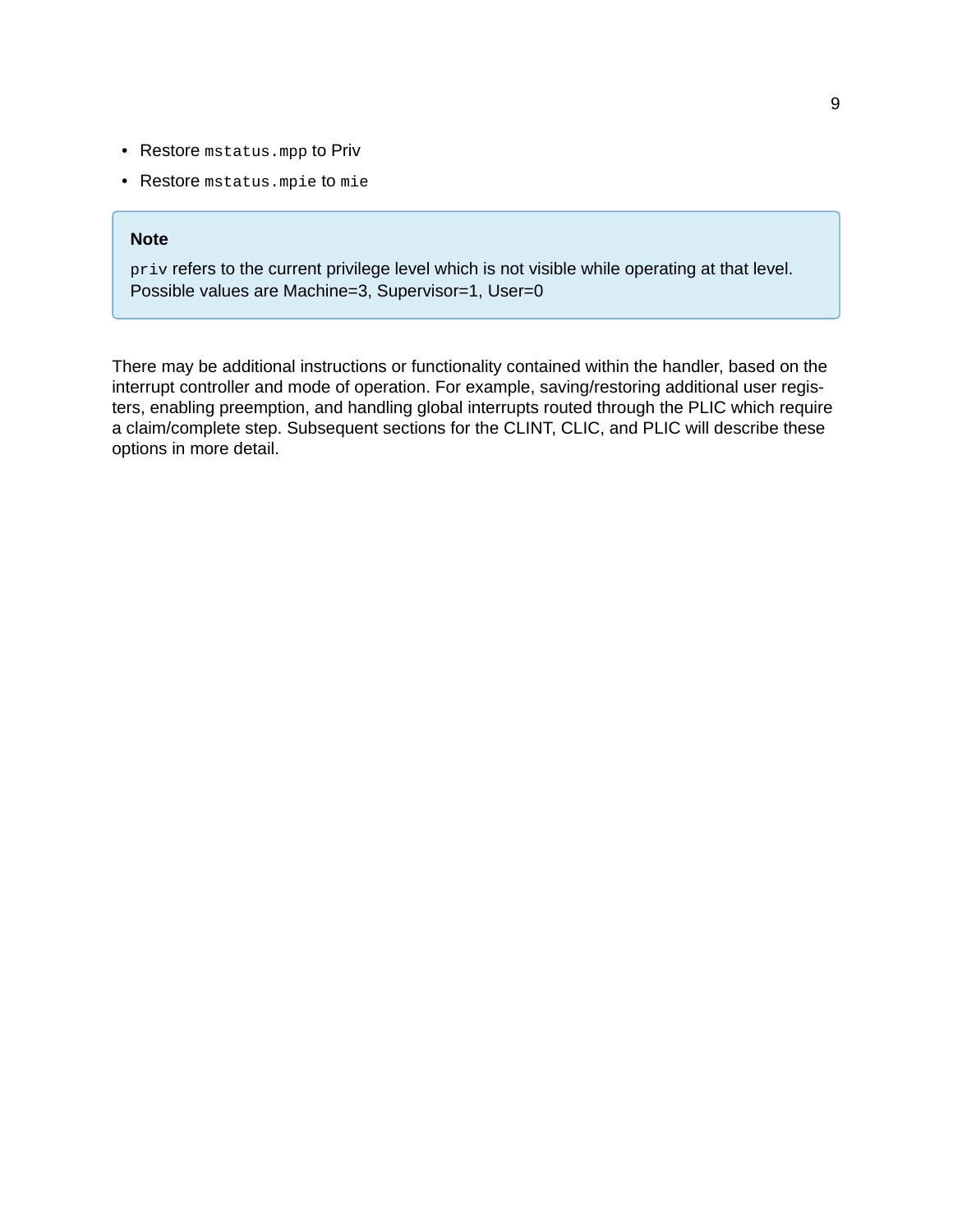## <span id="page-11-0"></span>**[Chapter 3](#page-11-0)**

# **[SiFive Interrupt Controllers](#page-11-0)**

## <span id="page-11-1"></span>**[3.1 Core Local Interrupter \(CLINT\) Overview](#page-11-1)**

The CLINT has a fixed priority scheme which implements Software, Timer, and External interrupts. Software preemption is only available between privilege levels using the CLINT. For example, while in Supervisor mode, a Machine mode interrupt will immediately take priority and preempt Supervisor mode operation. Preemption within a privilege level is not supported with the CLINT. The interrupt ID represents the fixed priority value of each interrupt, and is not configurable. There are two different CLINT modes of operation, direct mode and vectored mode. To configure CLINT modes, write mtvec.mode field, which is bit[0] of mtvec CSR. For direct mode, mtvec.mode=0, and for vectored mode mtvec.mode=1. Direct mode is the default reset value, while mtvec.base holds the base address for interrupts and exceptions in both modes.

The alignment requirements for mtvec.base are as follows:

- 4 bytes for CLINT Direct mode (mtvec.mode=0)
- 4\*XLEN bytes for CLINT Vectored mode (mtvec.mode=1)
- 64 bytes for CLIC modes (mtvec.mode=2 or mtvec.mode=3)

#### **Note**

CLIC modes are not supported with the CLINT

#### <span id="page-11-2"></span>**[3.1.1 Example Interrupt Handler](#page-11-2)**

The example below shows an assembly interrupt handler which pushes all registers onto the stack, calls the handler function, then pops all the registers off the stack.

```
.align 2
        .global handler_table_entry
handler table entry:
        addi sp, sp, -32*REGBYTES
```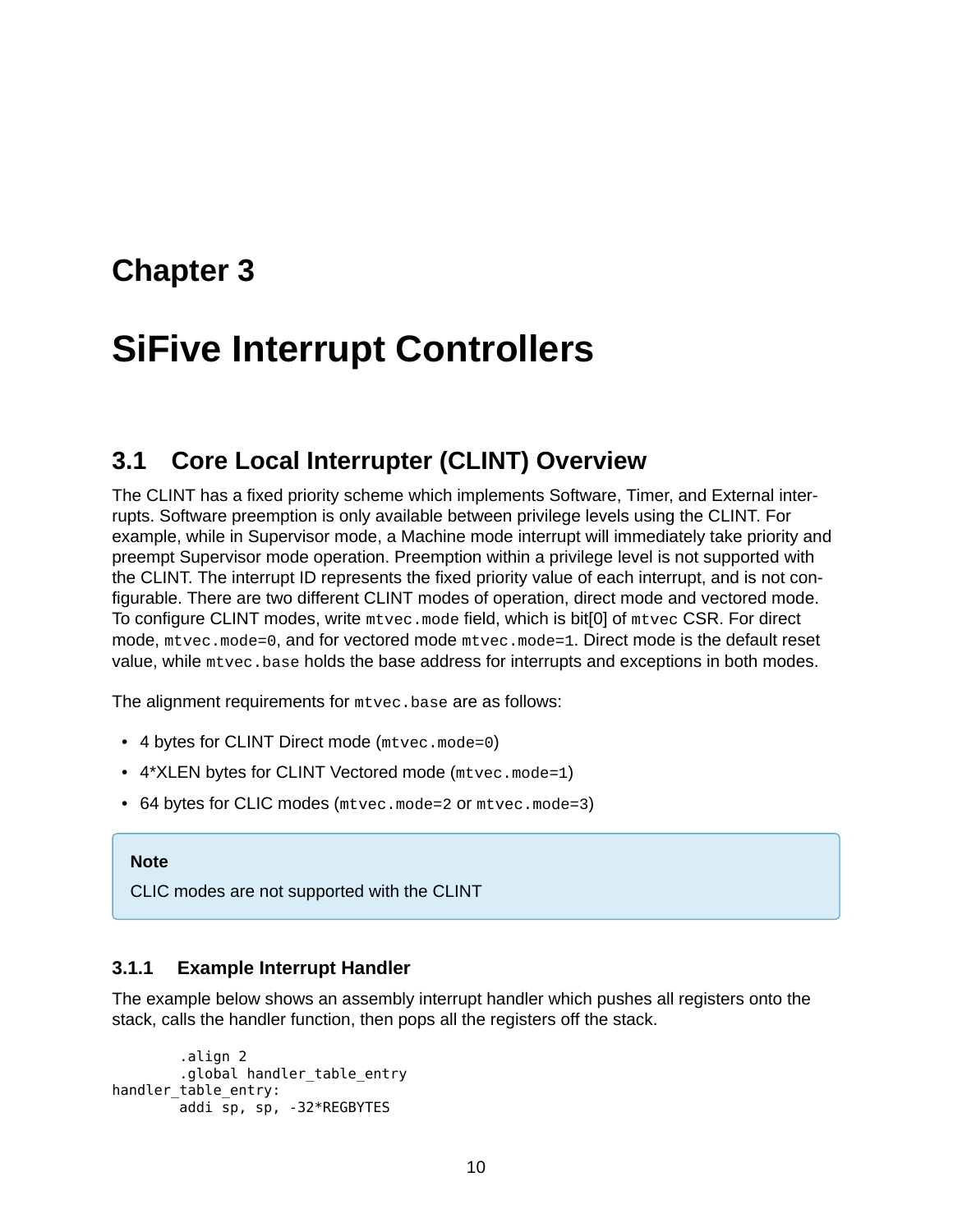```
STORE x1, 1*REGBYTES(sp)
STORE x2, 2*REGBYTES(sp)
...
STORE x30, 30*REGBYTES(sp)
STORE x31, 31*REGBYTES(sp)
//---- call C Code Handler ----
call software_handler
//---- end of C Code Handler ----
LOAD x1, 1*REGBYTES(sp)
LOAD x2, 2*REGBYTES(sp)
...
LOAD x30, 30*REGBYTES(sp)
LOAD x31, 31*REGBYTES(sp)
addi sp, sp, 32*REGBYTES
mret
```
For direct mode, all interrupts and exceptions would use handler\_table\_entry as the starting point of execution, which can be configured by writing the mtvec register with the address of the function.

The overhead of pushing and popping all registers is not usually required, and more efficient methods will be detailed in subsequent sections that introduce GCC compiler attributes specific to interrupt handler functions.

#### <span id="page-12-0"></span>**[3.1.2 CLINT Direct Mode](#page-12-0)**

Direct mode means all interrupts and exceptions trap to the same handler, and there is no vector table implemented. It is software's responsibility to execute code to figure out which interrupt occurred. The software handler in direct mode should first read mcause.interrupt to determine if an interrupt or exception occurred, then decide what to do based on mcause.code value which contains the respective interrupt or exception code.

#### <span id="page-12-1"></span>**[3.1.3 Example Handler for CLINT Direct Mode](#page-12-1)**

```
#define MCAUSE INT MASK 0x80000000 // [31]=1 interrupt, else exception
#define MCAUSE_CODE_MASK 0x7FFFFFFF // low bits show code
void software_handler()
{
       unsigned long mcause_value = read_csr(mcause);
       if (mcause value & MCAUSE INT MASK) {
                       // Branch to interrupt handler here
                       // Index into 32-bit array containing addresses of functions
                       async_handler[(mcause_value & MCAUSE_CODE_MASK)]();
       } else {
                       // Branch to exception handler
                       sync_handler[(mcause_value & MCAUSE_CODE_MASK)]();
       }
}
```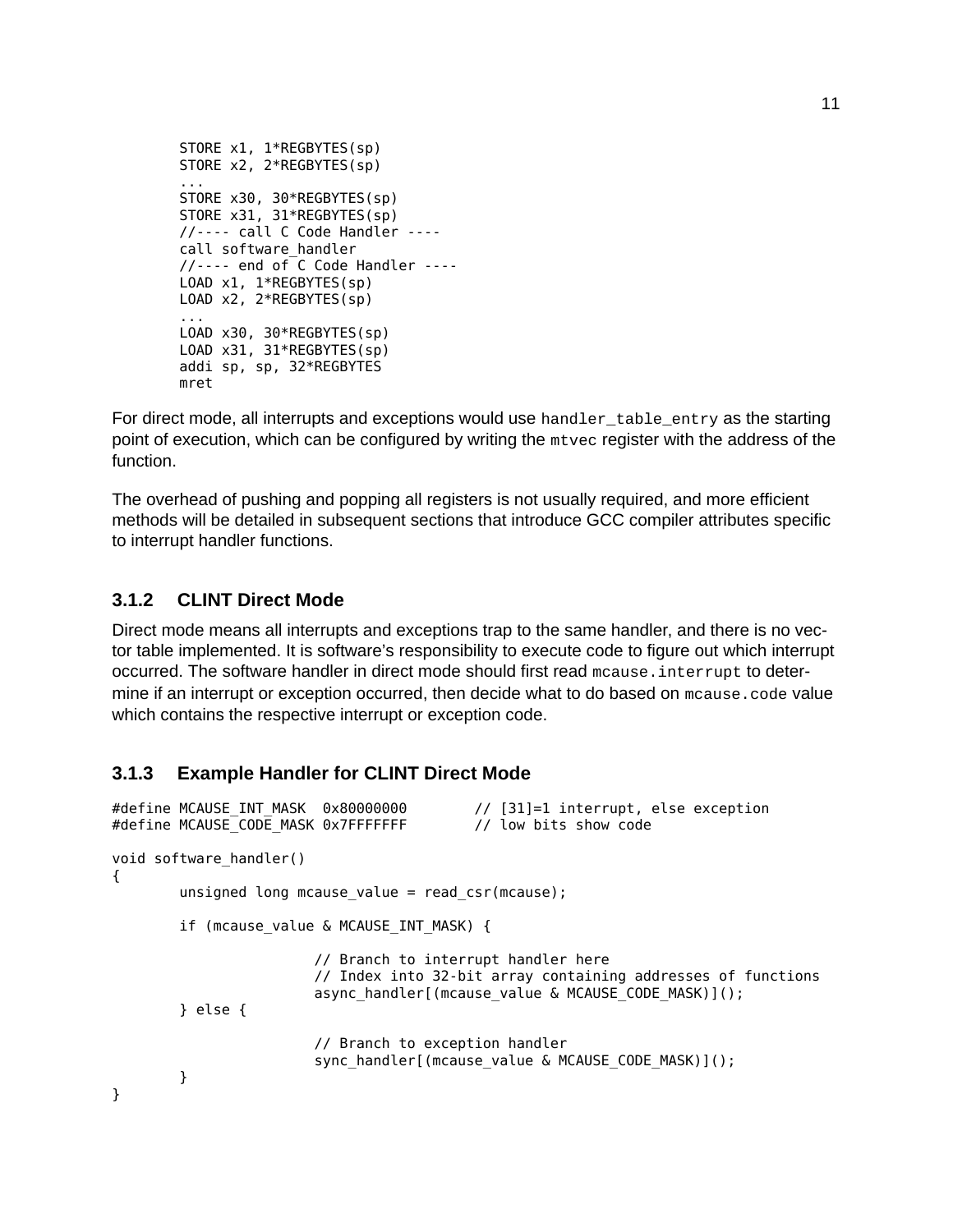Software would first need to create and populate the async\_handler and sync\_handler tables used above, using the interrupt and exception functions designed to support their specific event, as described in the following table.

| Interrupt      | Code           | <b>Description</b>                      |
|----------------|----------------|-----------------------------------------|
| $\mathbf{1}$   | 0              | User software interrupt                 |
| $\mathbf{1}$   | $\overline{1}$ | Supervisor software interrupt           |
| $\mathbf{1}$   | $\overline{2}$ | Reserved                                |
| $\mathbf{1}$   | 3              | Machine software interrupt              |
| $\mathbf{1}$   | $\overline{4}$ | User timer interrupt                    |
| $\mathbf{1}$   | 5              | Supervisor timer interrupt              |
| $\mathbf{1}$   | 6              | Reserved                                |
| $\mathbf{1}$   | $\overline{7}$ | Machine timer interrupt                 |
| $\mathbf{1}$   | 8              | User external interrupt                 |
| $\mathbf{1}$   | 9              | Supervisor external interrupt           |
| $\mathbf{1}$   | 10             | Reserved                                |
| $\mathbf{1}$   | 11             | Machine external interrupt              |
| $\overline{1}$ | $>=12$ && <16  | Reserved                                |
| $\mathbf{1}$   | $>=16$         | Implementation defined local interrupts |
| $\mathbf 0$    | 0              | Instruction address misaligned          |
| 0              | 1              | Instruction access fault                |
| $\mathbf 0$    | $\overline{2}$ | Illegal instruction                     |
| $\mathbf 0$    | 3              | <b>Breakpoint</b>                       |
| 0              | 4              | Load address misaligned                 |
| $\mathbf 0$    | 5              | Load access fault                       |
| $\mathbf 0$    | 6              | Store/AMO address misaligned            |
| 0              | $\overline{7}$ | Store/AMO access fault                  |
| $\mathbf 0$    | 8              | Environment call from U-mode            |
| 0              | 9              | Environment call from S-mode            |
| 0              | 10             | Reserved                                |
| $\mathbf 0$    | 11             | Environment call from M-mode            |
| $\mathbf 0$    | 12             | Instruction page fault                  |
| $\mathbf 0$    | 13             | Load page fault                         |
| $\mathbf 0$    | 14             | Reserved                                |
| 0              | 15             | Store/AMO page fault                    |
| $\overline{0}$ | $>= 16$        | Reserved                                |

**Table 1:** Machine Cause (mcause) Register

The interrupt and exception categorizations listed in this table are standard to all CPU designs implementing RISC-V instruction set architecture.

In summary, CLINT direct mode requires software to setup the following: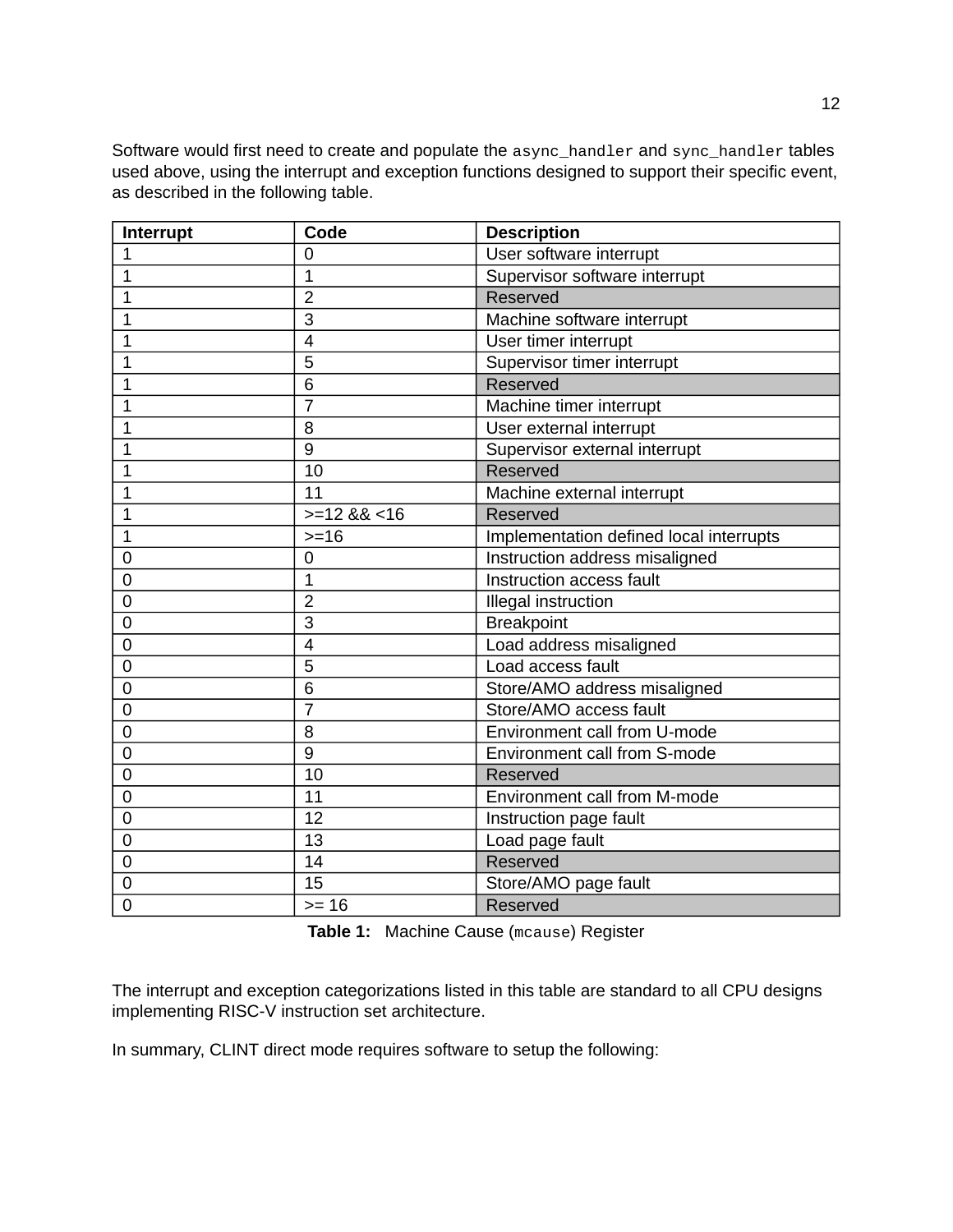- 1. The primary entry point for interrupt and exceptions, shown in handler\_table\_entry, the base address of which is assigned to mtvec.base
- 2. A software handler to determine whether the event is an interrupt or exception, which also contains code to jump to the appropriate interrupt function or exception handler
- 3. The actual interrupt or exception function, where the address of each function is written to the asynch\_handler or the sync\_handler arrays, respectively

#### <span id="page-14-0"></span>**[3.1.4 CLINT Vectored Mode](#page-14-0)**

Vectored mode introduces a method to create a vector table that hardware uses for lower interrupt handling latency. When an interrupt occurs in vectored mode, the pc will get assigned by the hardware to the address of the vector table index corresponding to the interrupt ID. From the vector table index, a subsequent jump will occur from there to service the interrupt. Recall that the vector table contains an opcode that is a jump instruction to a specific location.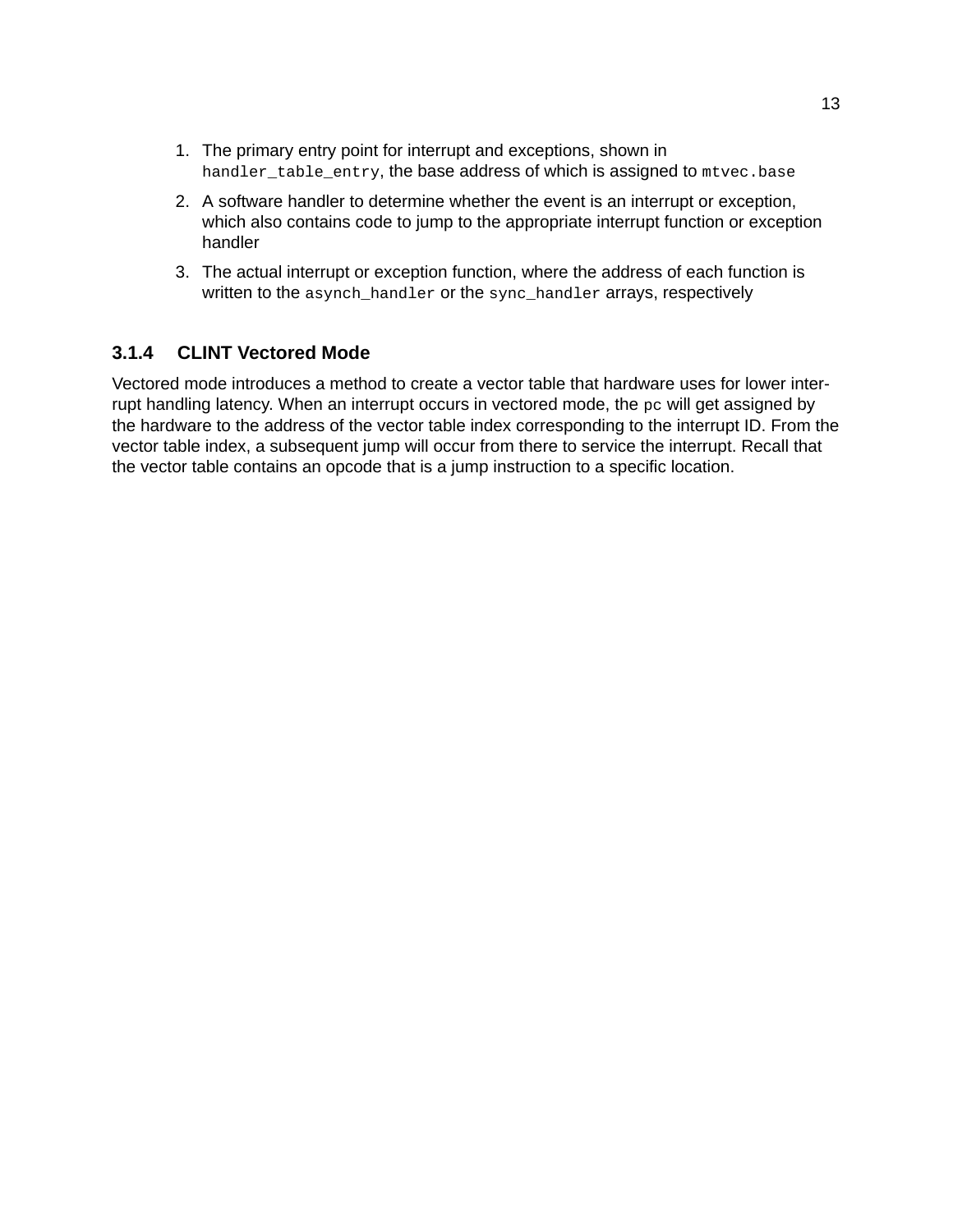```
.weak default exception handler
.balign 4, 0
.global default_exception_handler
.weak software_handler
.balign 4, 0
.global software_handler
.weak timer_handler
.balign 4, 0
.global timer_handler
.weak external_handler
.balign 4, 0
.global external_handler
.option norvc
.weak _mtvec_clint_vector_table
#if _riscv_xlen == 32
.balign 128, 0
#else
.balign 256, 0
#endif
.global _mtvec_clint_vector_table
_mtvec_clint_vector_table:
IRO 0:
        j default_exception_handler
IRQ_1:
        j default_vector_handler
IRQ_2:
        j default_vector_handler
IRQ_3:
        j software_handler
IRQ_4:
        j default_vector_handler
IRQ_5:
        j default_vector_handler
IRQ 6:
        j default_vector_handler
IRQ_7:
        j timer_handler
IRO 8:
        j default_vector_handler
IRQ 9:
        j default_vector_handler
IRQ_10:
        j default_vector_handler
IRO 11:
        j external_handler
IRQ_12:
        j default_vector_handler
IRQ 13:
        j default_vector_handler
IRQ_14:
        j default_vector_handler
IRQ_15:
        j default_vector_handler
```
**Figure 1:** CLINT Vector Table Example Using Jump Instructions

The interrupt handler offset is calculated by mtvec.base + (mcause.code \* 4). For example, software interrupts with ID of 3 would trap to offset mtvec.base + 0xC. The first entry in the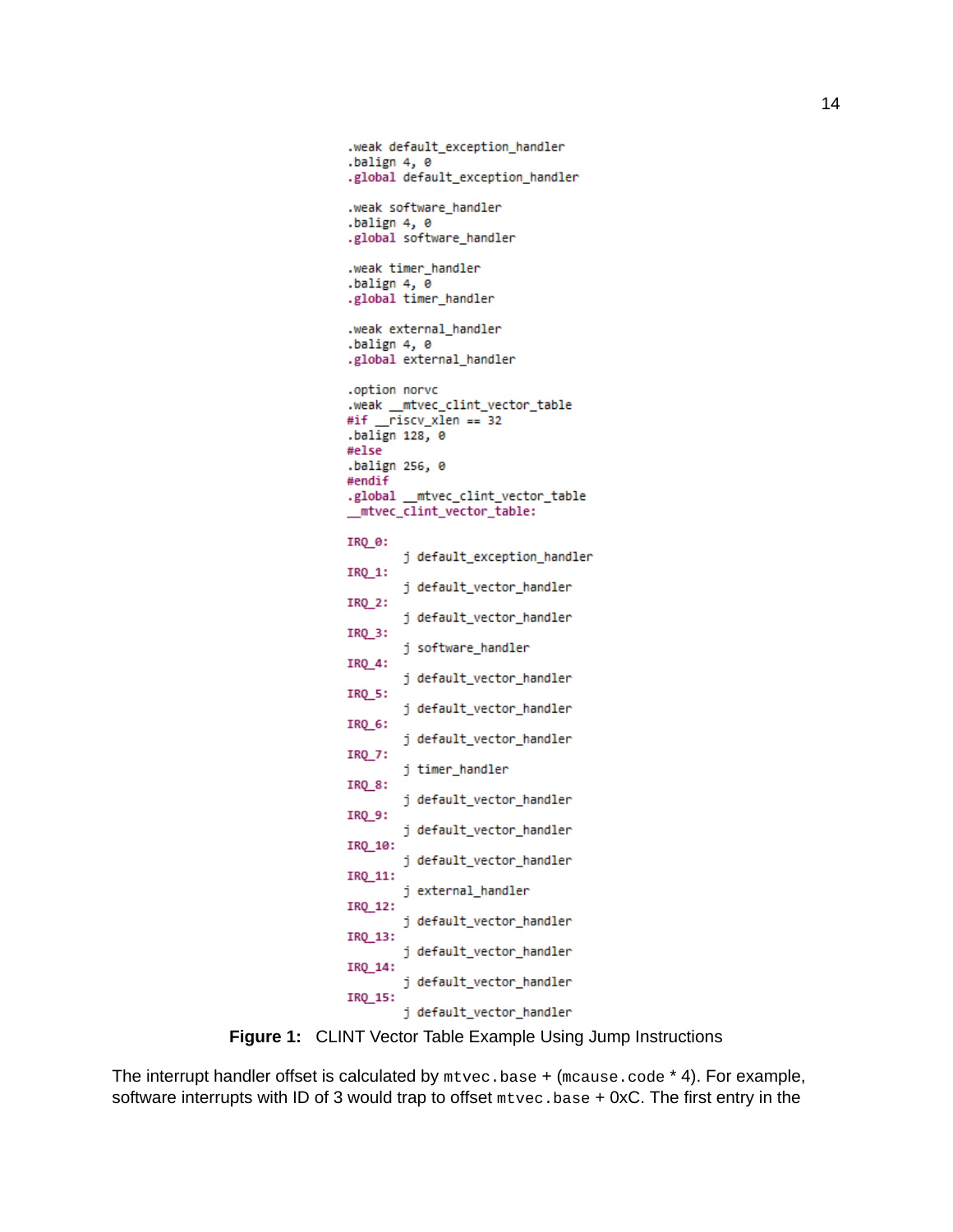table supports **exceptions** since they trap to the base address defined in mtvec. There is no vector table for exception handling.

```
#define MCAUSE_INT_MASK 0x80000000 // [31]=1 interrupt, else exception
#define MCAUSE_CODE_MASK 0x7FFFFFFF // low bits show code
void default exception handler()
{
       // Vectored interrupts will jump directly to their vector table offset,
       // and will not enter software_handler() here.
       // read mcause for exception handling
       unsigned long mcause_value = read_csr(mcause);
       // Branch to synchronous handler,
       // or add code directly here
       sync_handler[(mcause_value & MCAUSE_CODE_MASK)]();
}
```
CLINT vectored mode does not require the same software overhead shown previously in the software\_handler function for interrupt handling. In this mode when an interrupt occurs, program execution jumps directly to the vector table offset for the corresponding interrupt.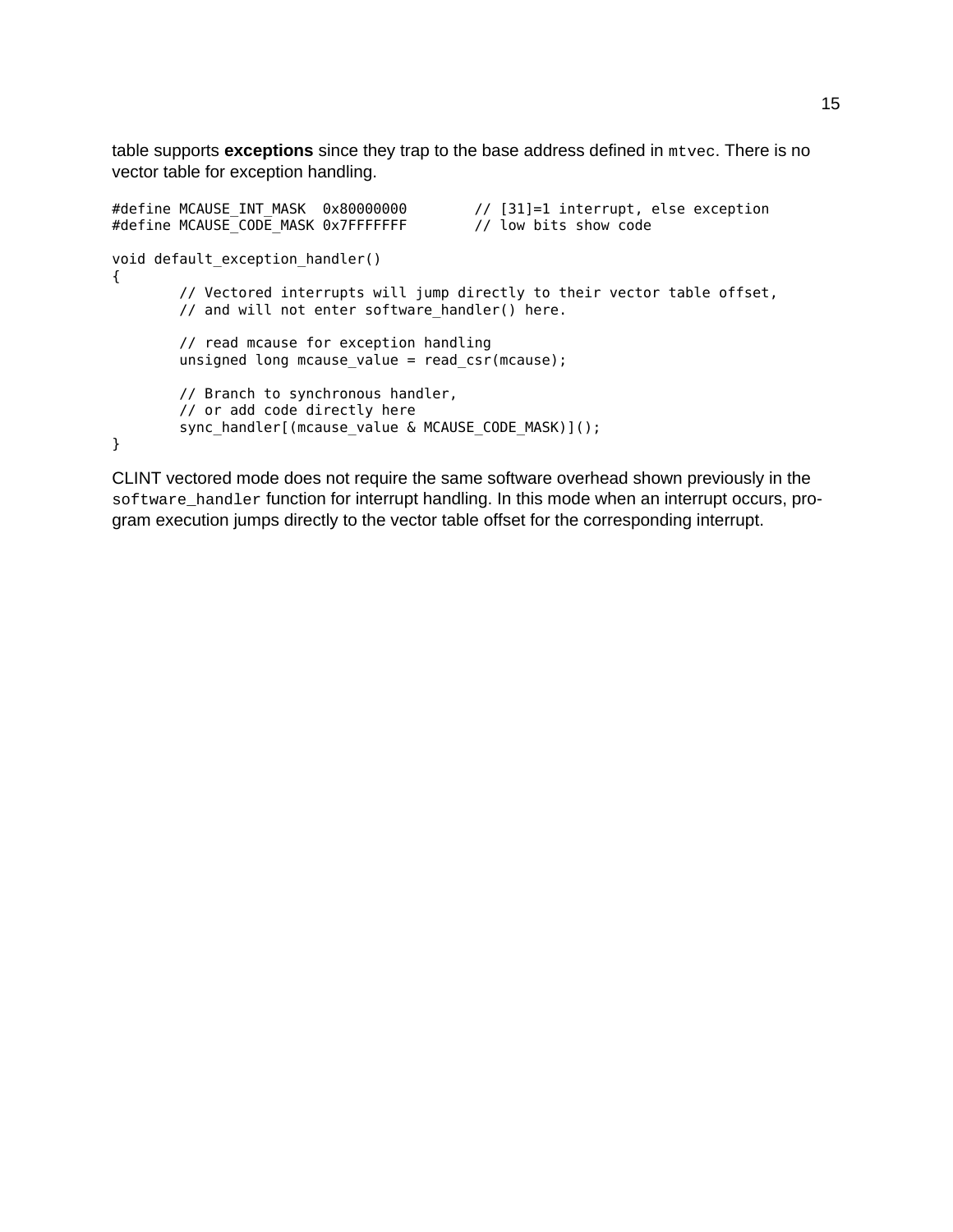

**Figure 2:** CLINT Vector Table Offsets for Interrupts

#### <span id="page-17-0"></span>**[3.1.5 CLINT Interrupt Levels, Priorities, and Preemption](#page-17-0)**

For CPU designs that utilize Machine mode only, the CLINT would have the following configuration:

- Software interrupts Interrupt ID #3.
	- Software interrupts are triggered by writing the memory mapped interrupt pending register msip for a particular CPU. In a multi-CPU system, other CPUs are able to write msip to trigger a software interrupt on any other CPU in the system. This allows for efficient inter-processor communication.
- Timer interrupt Interrupt ID #7.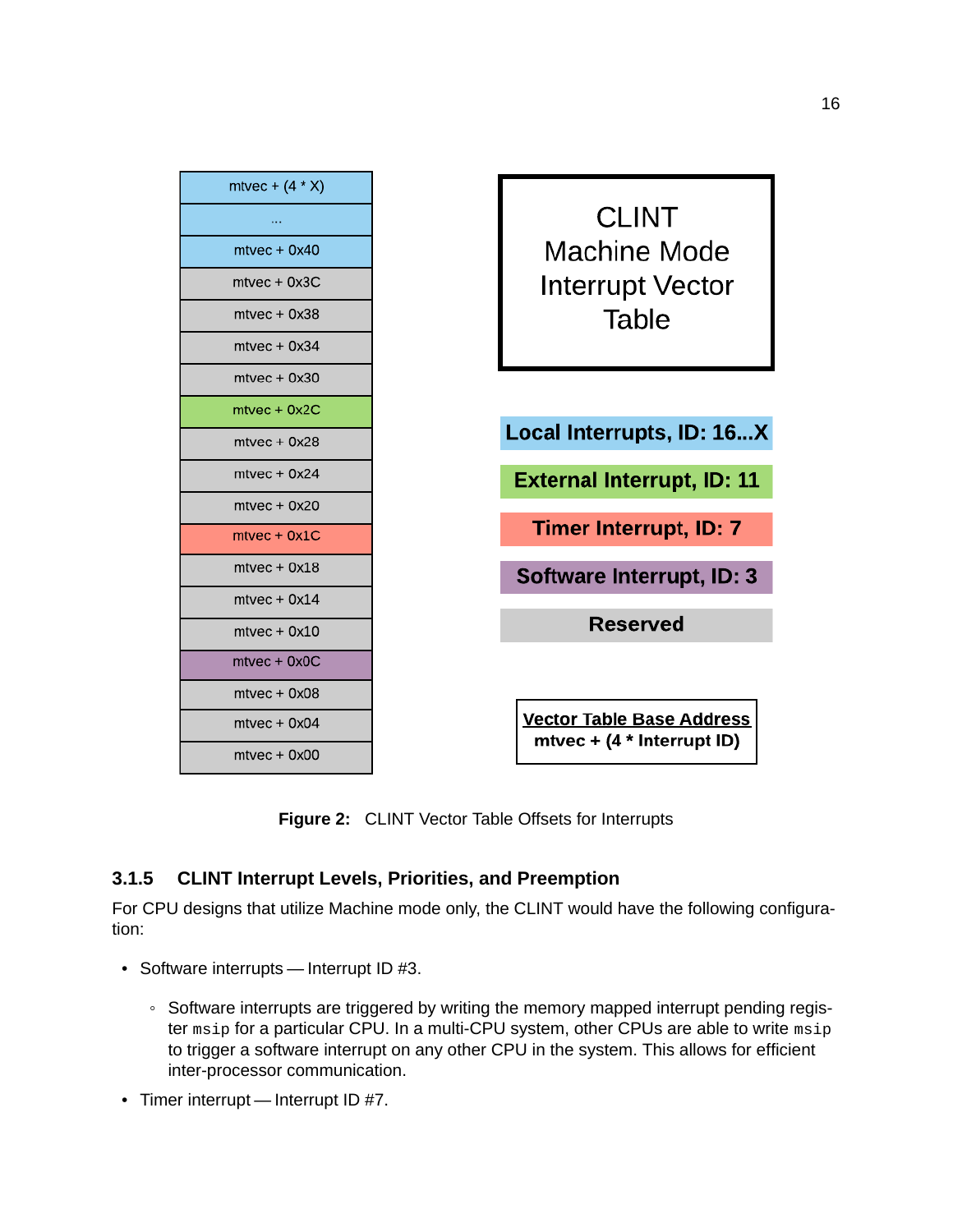- Timer interrupts are triggered when the memory mapped register mtime is greater than or equal to the global timebase register mtimecmp, and both registers are part of the CLINT and CLIC memory map. In a multi-CPU system, mtimecmp can be written by other CPUs to setup timer interrupts.
- External interrupts Interrupt ID #11.
	- Global interrupts are usually first routed to the PLIC, then into the CPU using External interrupt ID #11. For systems that do not implement a PLIC, this interrupt can optionally be disabled by tying it to logic 0.
- Local Interrupts are Interrupt ID #16 and higher.
	- Local Interrupts may connect directly to an interrupt source, and do not need to be routed through the PLIC. Specifically to the CLINT, they all have fixed interrupt priority based on their interrupt ID. The maximum number of local interrupts for 32-bit designs is 32, however the first 16 have predefined usage. Likewise, the maximum number of local interrupt for 64-bit designs is 64, where the additional 48 are available for custom usage.

#### <span id="page-18-0"></span>**[3.1.6 System Level Block Diagram using CLINT Only](#page-18-0)**

An example configuration using CLINT with no global interrupt controller is shown below.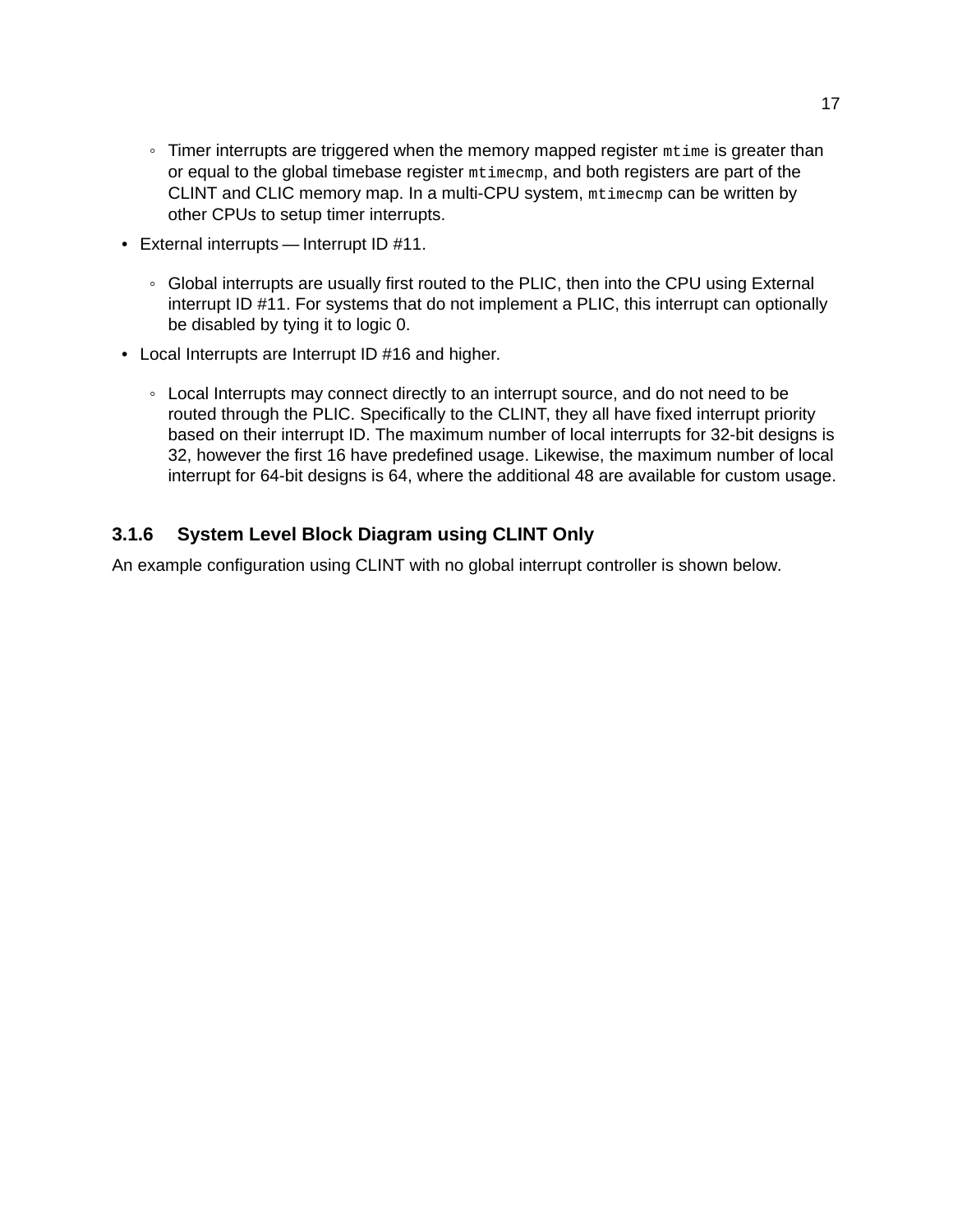

**Figure 3:** CLINT Block Diagram for Machine Mode

## <span id="page-19-0"></span>**[3.2 Core Local Interrupt Controller \(CLIC\) Overview](#page-19-0)**

The CLIC has a more flexible configuration than the CLINT, however the CLINT is a smaller design overall. Some CLIC features include:

- Reverse compatibility with the CLINT for software, timer, and external interrupts, when programmed to use legacy CLINT modes through the mtvec register.
- Introduces new CLIC direct and CLIC vectored modes that offer programmable interrupt levels and priorities, which support preemption from interrupts of higher levels and priorities.
- Retains the mtime and mtimecmp memory mapped timer registers, and msip register for triggering software interrupts.
- Extends the mode field of mtvec by six bits, [5:0], where [1:0] are defined to support two additional modes: **CLIC direct** and **CLIC vectored**.
	- To configure CLIC direct mode, write mtvec.mode=0x02, and for CLIC vectored mode, mtvec.mode=0x03.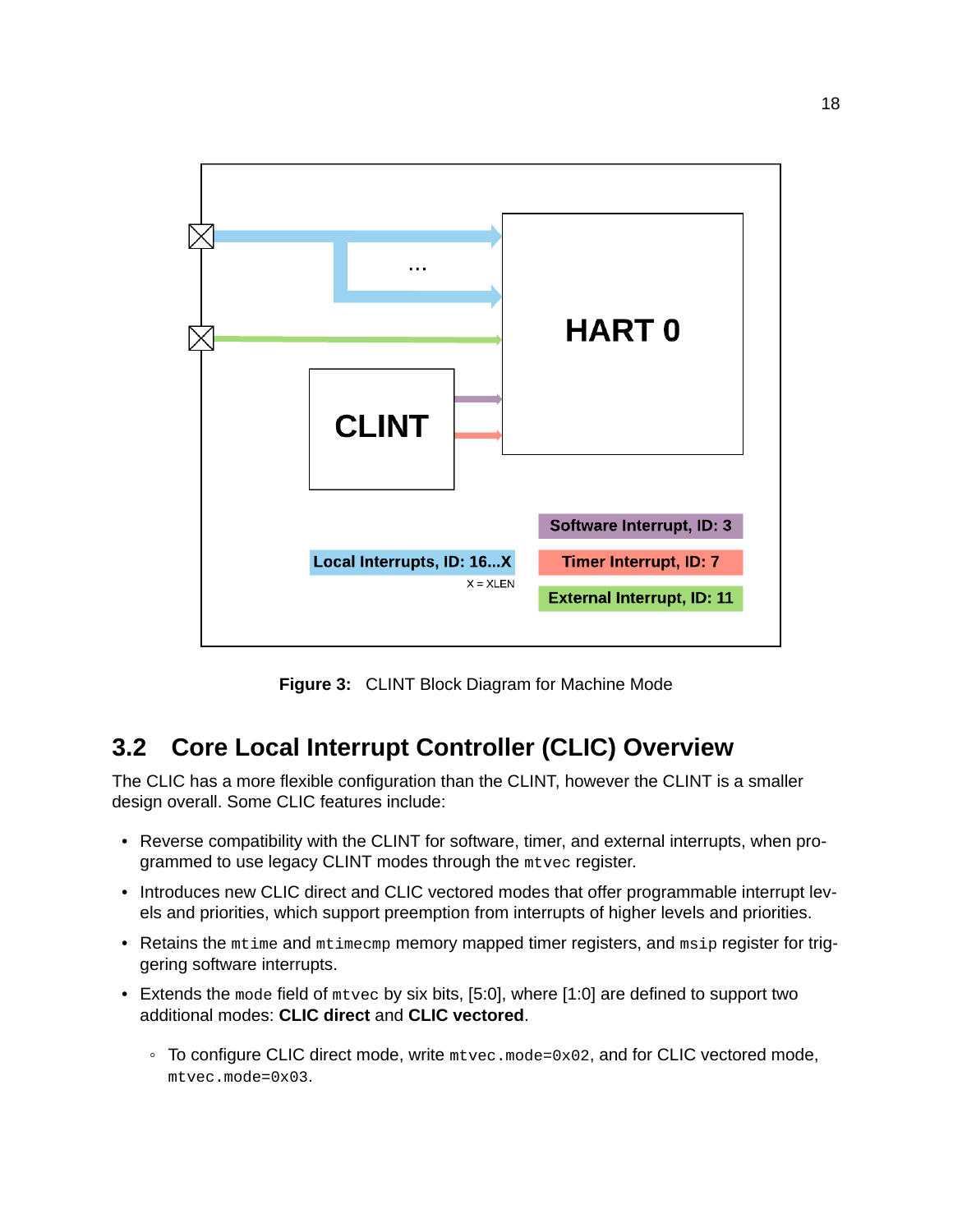• Flexibility to implement CLIC without vectored mode for applications that do not require low latency real time interrupt handling.

#### <span id="page-20-0"></span>**[3.2.1 CLIC Direct Mode](#page-20-0)**

CLIC direct mode operates in a similar fashion to CLINT direct mode, however it introduces a feature called *selective vectoring*. Selective vectoring allows each interrupt to be configured for CLIC hardware vectored operation, while all other interrupts use CLIC direct mode. The clicintcfg[i].SHV field is used to configure selective vectoring. CLIC direct modes uses mtvec as the base address for exception and interrupt handling, but introduces mtvt as the base address for interrupts configured for selective hardware vectoring.

#### <span id="page-20-1"></span>**[3.2.2 CLIC Vectored Mode](#page-20-1)**

CLIC vectored mode has a similar concept to CLINT vectored mode, where an interrupt vector table is used for specific interrupts. However, in CLIC vectored mode, the handler table contains the address of the interrupt handler instead of an opcode containing a jump instruction. When an interrupt occurs in CLIC vectored mode, the address of the handler entry from the vector table is loaded and then jumped to in hardware. CLIC vectored mode uses mtvec exclusively for exception handling, since mtvt is used to define the base address for all vectored interrupts.

It should be noted that access to mtvt may need to be done directly using the CSR number (0x307) instead of the mtvt keyword if it is not supported in the toolchain. For example:

```
int mtvt read value;
__asm__ volatile ("csrr %0, 0x307" : "=r"(mtvt_read_value));
```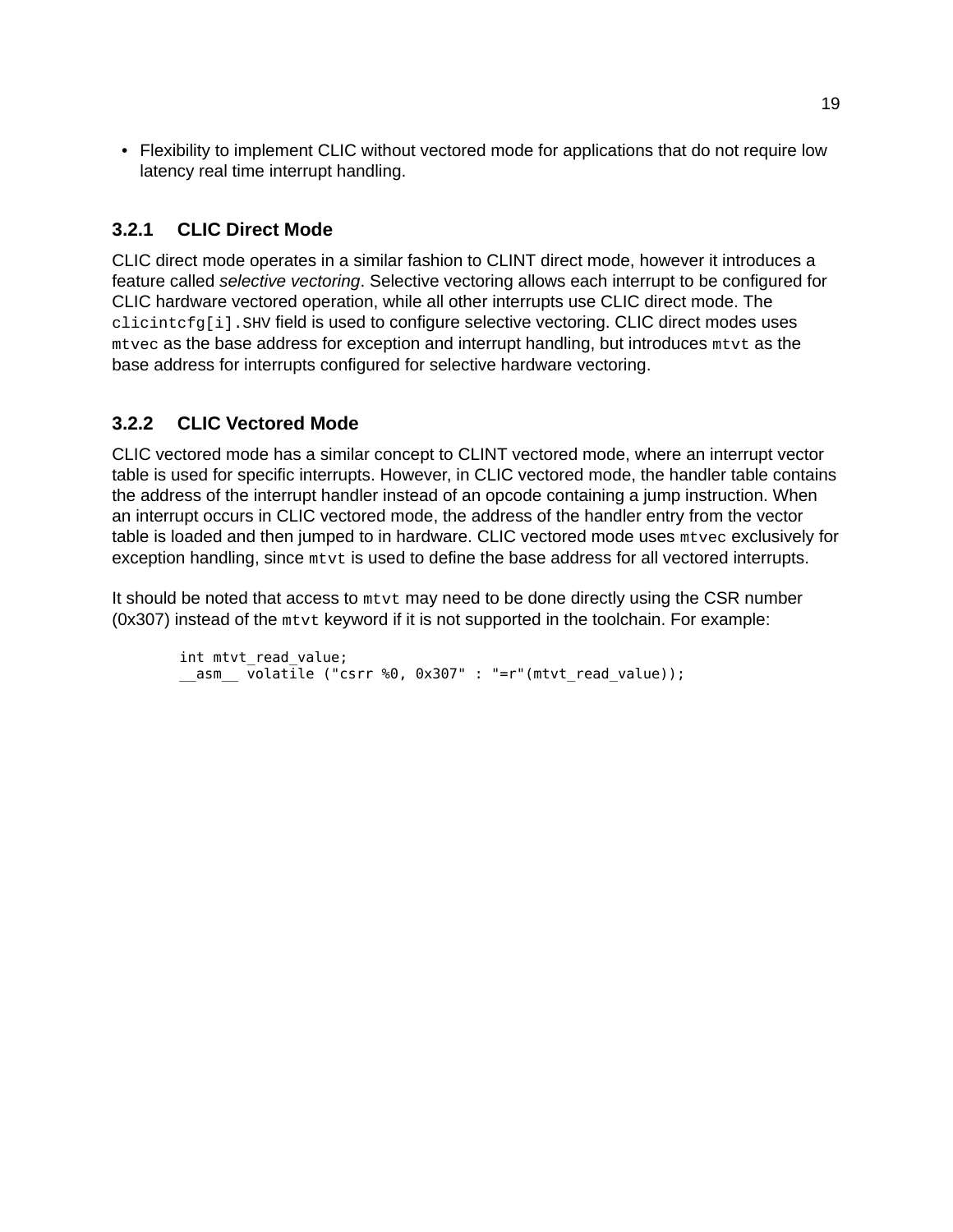

**Figure 4:** CLIC Vector Table Offsets for Interrupts

#### <span id="page-21-0"></span>**[3.2.3 CLIC Interrupt Levels, Priorities, and Preemption](#page-21-0)**

The CLIC allows programmable interrupt levels and priorities for all supported interrupts. The interrupt level is the first step to determine which interrupt gets serviced first, whereas the priority is used to break the tie in the event two interrupts of the same level are received by the CPU at the same time. The CLIC can support up to 1024 interrupts, where 0 through 16 are reserved for software, timer, external, and CLIC software interrupt for all privilege modes. The CLIC software interrupt (ID #12) serves a similar function as the legacy machine software interrupt, except its typical use interrupting software threads. This leaves a total of 1008 available external interrupts for custom use. Note that interrupt ID #12 is likely a future addition to the standard RISC-V Machine Cause (mcause) Register Table, referenced previously.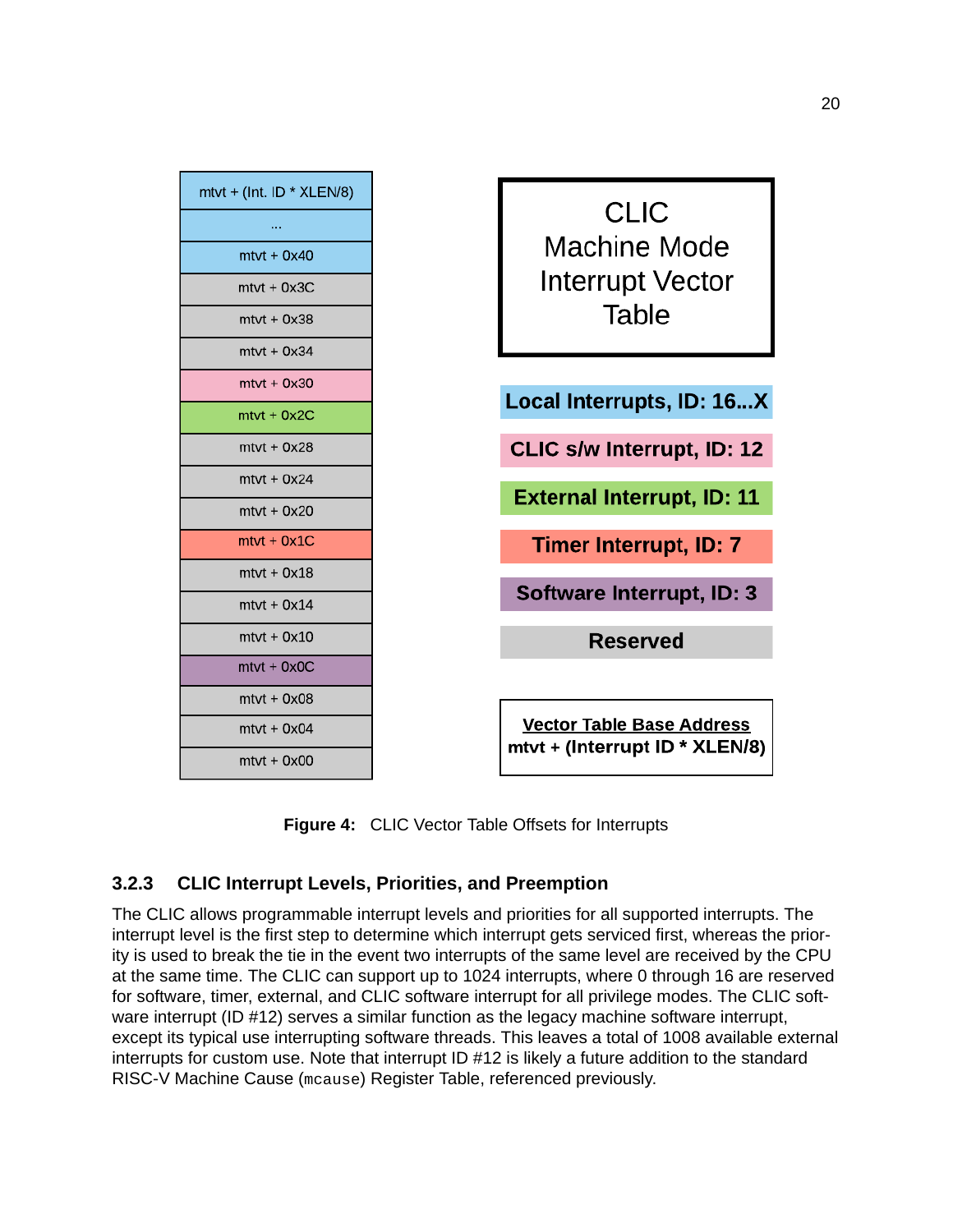#### <span id="page-22-0"></span>**[3.2.4 Software Attributes for Interrupts](#page-22-0)**

To help with efficiency of save and restore context, interrupt attributes can be applied to functions used for interrupt handling.

```
void __attribute__ ((interrupt))
software_handler (void) {
        // handler code
}
```
This attribute will save and restore additional registers that are used within the handler, and add an mret instruction at the end of the handler.

The functionality can be demonstrated by comparing the list output of functions with and without the attribute applied.



**Figure 5:** No Attribute Compared to Standard Interrupt Attribute

#### <span id="page-22-1"></span>**[Enabling Preemption in CLIC Modes](#page-22-1)**

In order for an interrupt of a higher level to preempt an active interrupt of a lower level, mstatus.mie needs to be enabled (non zero) within the handler, since it is disabled by hardware automatically upon entry. Prior to re-enabling interrupts through mstatus.mie, first mepc and mcause must be saved, and subsequently restored before mret is executed at the end of the handler. There is a CLIC specific interrupt attribute that will do these steps automatically.

```
void __attribute__ ((interrupt("SiFive-CLIC-preemptible")))
software handler (void) {
        // handler code
}
```
#### **Note**

Using the **SiFive-CLIC-preemptible** attribute requires the addition of the -fomit-framepointer compiler flag.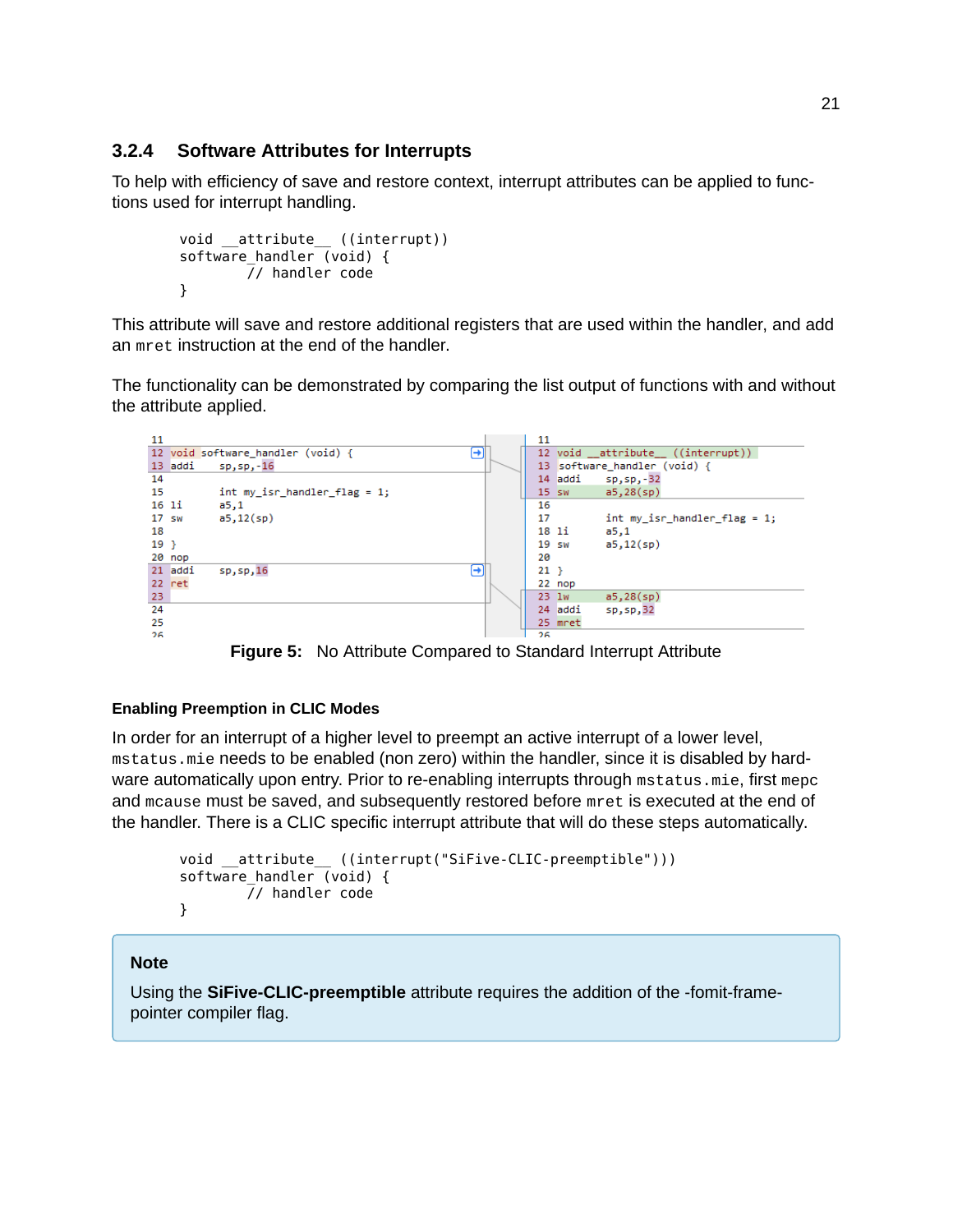The functionality of this CLIC specific attribute can be demonstrated by comparing the list output of functions with and without the attribute applied.



**Figure 6:** No Attribute Compared to CLIC Interrupt Attribute

This attribute applies to vectored interrupts. To support preemption for non-vectored interrupts, refer to the CLIC spec example [here](https://github.com/riscv/riscv-fast-interrupt/blob/master/clic.adoc#trampoline-for-preemptible-inline-handlers). Also, refer to the CLIC section on how to manage interrupt stacks across privilege modes [here.](https://github.com/riscv/riscv-fast-interrupt/blob/master/clic.adoc#managing-interrupt-stacks-across-privilege-modes)

#### <span id="page-23-0"></span>**[3.2.5 Details for CLIC Modes of Operation](#page-23-0)**

In CLIC modes of operation, both mie (machine interrupt enable) and mip (machine interrupt pending) registers are hard wired to zero, and their functionality moves to clicintie[i] and clicintip[i] registers. Additionally, mideleg (interrupt delegation register), which can direct interrupts to be handled in different privilege levels, is not available. Instead, the mode field in the clicintcfg[i] register is used to determine which privilege mode the interrupt is taken.

#### **Note**

The mideleg register is not implemented on designs which implement only Machine mode.

#### <span id="page-23-1"></span>**[New Registers within the CLIC](#page-23-1)**

CLIC modes of operation introduce new registers compared to designs that implement a CLINT.

- cliccfg Memory mapped CLIC configuration register
	- Determines the number of levels and priorities set by clicintcfg[i]. Also contains selective hardware vector configuration, which allows direct mode or vectored mode on a per-interrupt basis
- clicintcfg[i] Memory mapped CLIC interrupt configuration register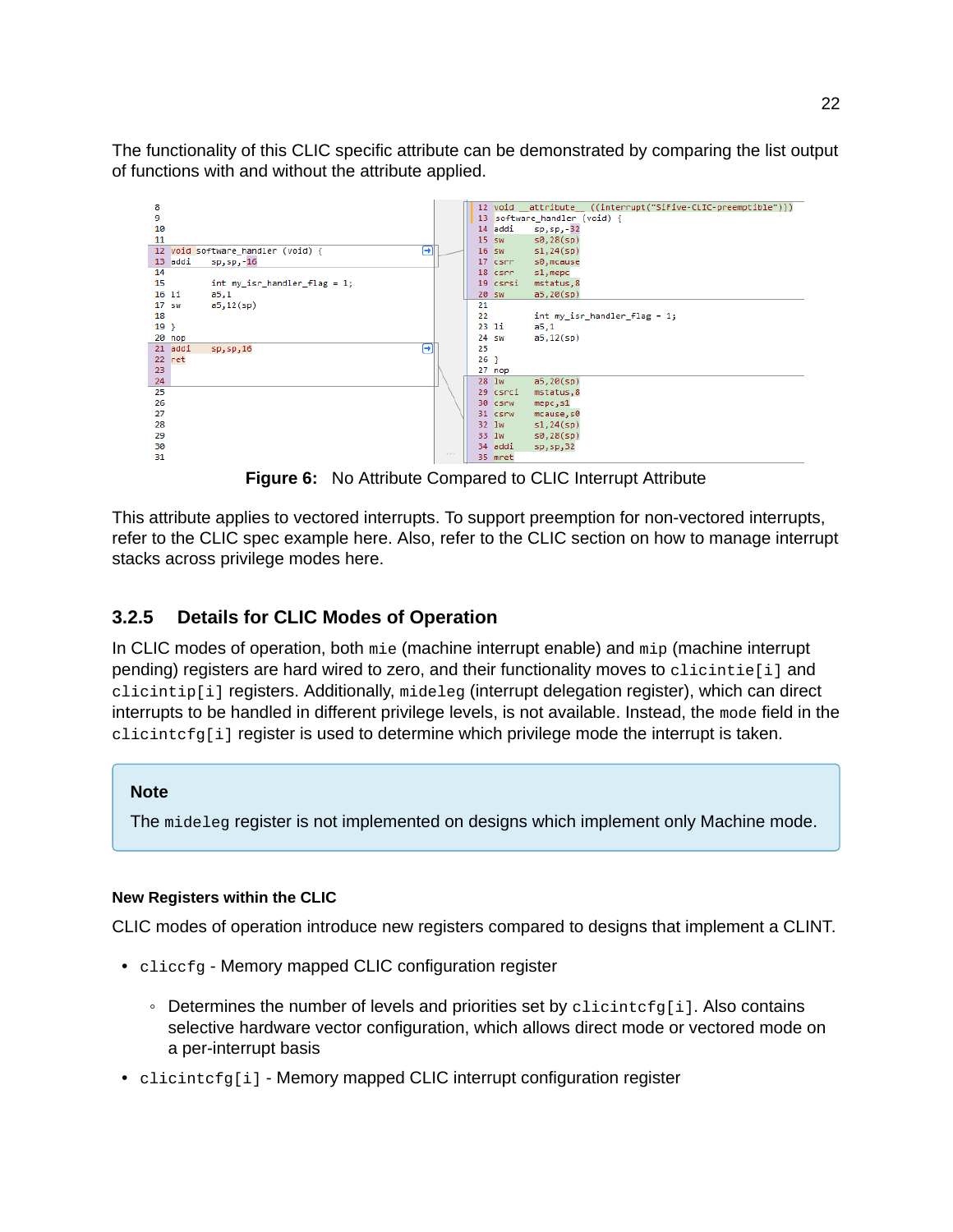- Sets the pre-emption level and priority of a given interrupt
- clicintie[i] Memory mapped CLIC interrupt enable register
- clicintip[i] Memory mapped CLIC interrupt pending register
- mtvt CSR which holds the Machine Trap Vector Table base address for CLIC vectored interrupts
	- Write Always, Read Legal (WARL) register allows for relocatable vector tables, where mtvt.base requires a minimum 64-byte alignment, but can increase depending on the total number of CLIC interrupts implemented. Refer to the CLIC [specification](https://github.com/riscv/riscv-fast-interrupt/blob/master/clic.adoc) for more details.
- mnxti CSR containing the Machine Next Interrupt Handler Address and Interrupt-Enable
	- Used by software in CLIC direct mode to service the next interrupt of equal or greater level before returning to a lower level context
	- A read to this CSR returns the address of an entry in the vector table (mtvt)
	- Can simultaneously be written to, which affects mstatus this is used to disable interrupts on the same cycle as the read
	- Returns 0 if no higher level interrupt than the saved context, or if a HART is not in CLIC mode, or if the next highest ranked interrupt is selectively hardware vectored
- mintstatus Read only CSR which holds the Active Machine Mode Interrupt Level
	- Read only register containing current interrupt level for the respective privilege mode

#### <span id="page-24-0"></span>**[3.2.6 Changes to CSRs in CLIC Mode](#page-24-0)**

- mstatus
	- The mstatus.mpp and mstatus.mpie are accessible via fields in the mcause register
- mie and mip
	- mie and mip are hardwired to zero and replaced with memory mapped clicintie[i] and clicintip[i] registers
- mtvec
	- Additional modes which enable CLIC mode of operation
- mcause
	- Stores previous privilege mode, and previous interrupt enable

#### <span id="page-24-1"></span>**[3.2.7 System Level Block Diagram using CLIC only](#page-24-1)**

An example configuration using a CLIC with no global interrupt controller is shown below.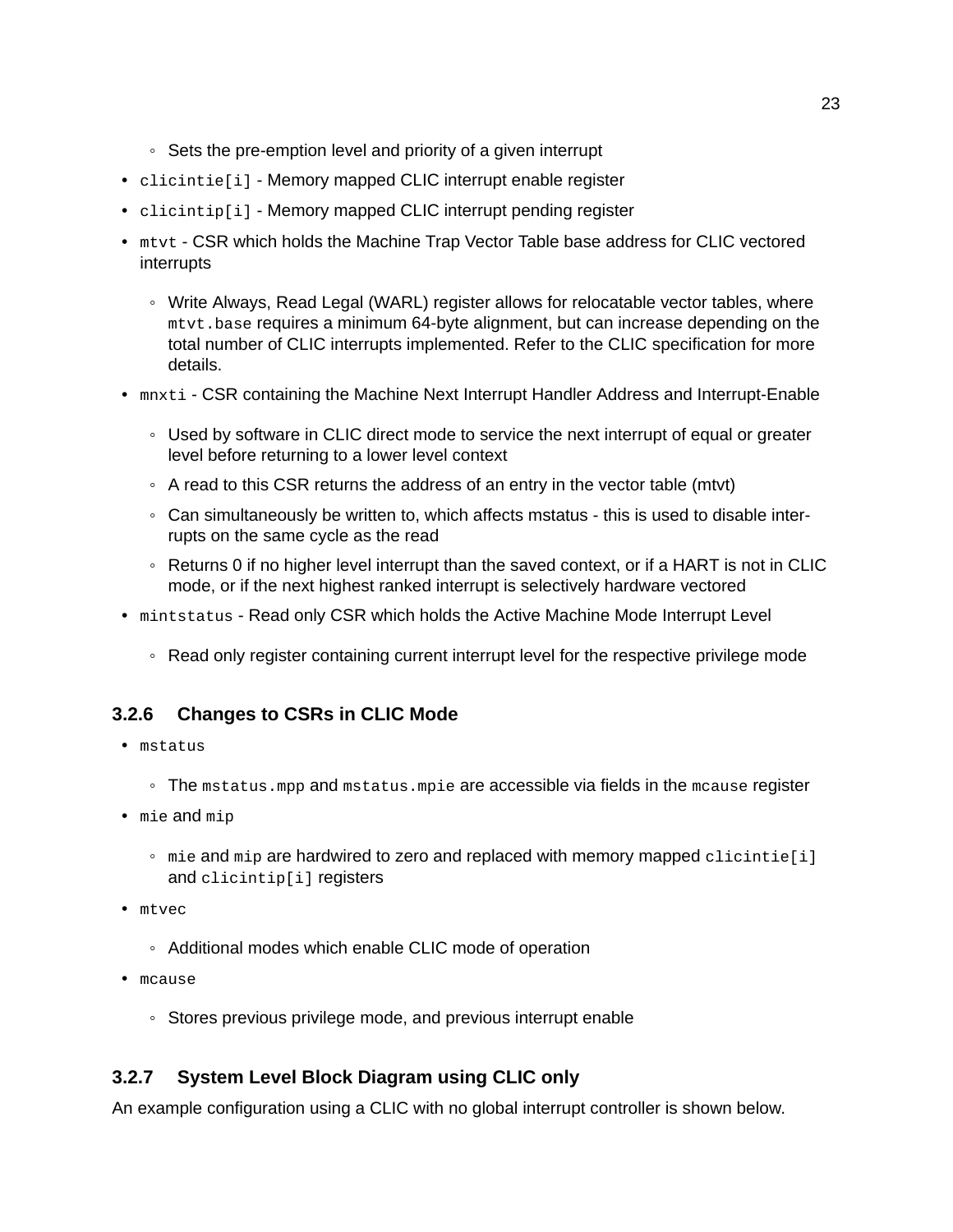

**Figure 7:** CLIC Block Diagram for Machine Mode

#### **Note**

In CLIC modes of operation all local interrupts have programmable levels and priorities, which is not determined by the Interrupt ID.

The external interrupt connection may not be needed for designs that do not require global interrupts routed through the PLIC, and may be disabled by tying it to logic zero. In legacy CLINT mode of operation, the software, timer, and external interrupt lines are wired directly to the CPU. These lines are not used when CLIC modes are selected.

## <span id="page-25-0"></span>**[3.3 Platform Level Interrupt Controller \(PLIC\) Overview](#page-25-0)**

The PLIC is used to manage all global interrupts and route them to one or many CPUs in the system. It is possible for the PLIC to route a single interrupt source to multiple CPUs. Upon entry to the PLIC handler, a CPU reads the claim register to acquire the interrupt ID. A successful claim will atomically clear the pending bit in the PLIC interrupt pending register, signaling to the system that the interrupt is being serviced. During the PLIC interrupt handling process, the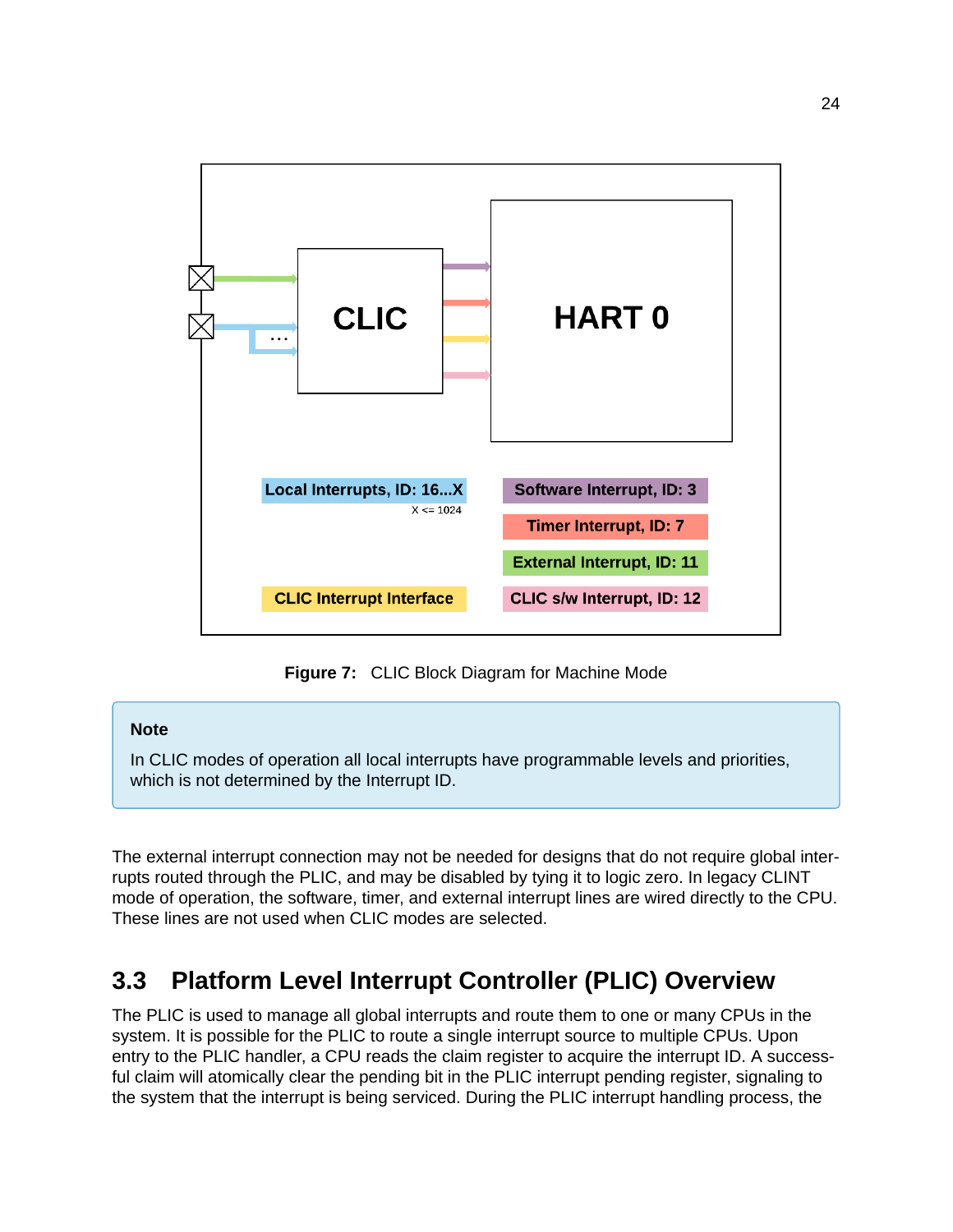pending flag at the interrupt source should also be cleared, if necessary. It is legal for a CPU to attempt to claim an interrupt even when the pending bit is not set. This may happen, for example, when a global interrupt is routed to multiple CPUs, and one CPU has already claimed the interrupt just prior to the claim attempt on another CPU. Before exiting the PLIC handler with MRET instruction (or SRET/URET), the claim/complete register is written back with the non zero claim/complete value obtained upon handler entry. Interrupts routed through the PLIC incur an additional three cycle penalty compared to local interrupts. Cycles in this case are measured at the PLIC frequency, which is typically an integer divided value from the CPU and local interrupt controller frequency.

#### <span id="page-26-0"></span>**[3.3.1 PLIC IDs, Priorities and Preemption](#page-26-0)**

#### <span id="page-26-1"></span>**[PLIC ID](#page-26-1)**

There are up to 1024 available interrupts routed into the PLIC, which are numbered sequentially 1 through 1024. PLIC interrupt ID 1 is tied to global\_interrupt[0] which is described by *The RISC-V Instruction Set Manual, Volume II: Privileged Architecture, Version 1.10* to mean "no interrupt". Thus, the first usable PLIC interrupt has ID value of 2.

#### <span id="page-26-2"></span>**[PLIC Priorities](#page-26-2)**

Each interrupt into the PLIC has a configurable priority, from 1-7, with 7 being the highest priority. A value of 0 means do not interrupt, effectively disabling that interrupt. If global interrupts with the same priority arrive at the same time into the PLIC, priority is given to the *lower* of the two Interrupt IDs.

#### <span id="page-26-3"></span>**[PLIC Thresholds](#page-26-3)**

There is a per-CPU threshold register within the PLIC that allows interrupts configured below a certain level to be blocked. For example, if the threshold register contains a value of 5, all PLIC interrupt configured with priorities from 1 through 5 will not be allowed to propagate to the CPU.

#### <span id="page-26-4"></span>**[PLIC Connectivity](#page-26-4)**

Global interrupts routed through the PLIC are connected to the CPU in slighty different ways depending on the local interrupt selection. If the PLIC is used with the CLINT, then the external interrupt connection routed from the PLIC is tied directly to the CPU. If the PLIC is used with the CLIC, then the external interrupt connection is not used, and the interrupt is routed from the PLIC through the CLIC interface.

#### <span id="page-26-5"></span>**[PLIC Detailed Functionality](#page-26-5)**

By definition, the PLIC cannot forward a new interrupt to a HART that has claimed an interrupt but has not yet finished the complete step of the interrupt handler. Thus, the PLIC does not support preemption of global interrupts to an individual HART. However, since PLIC interrupts arrive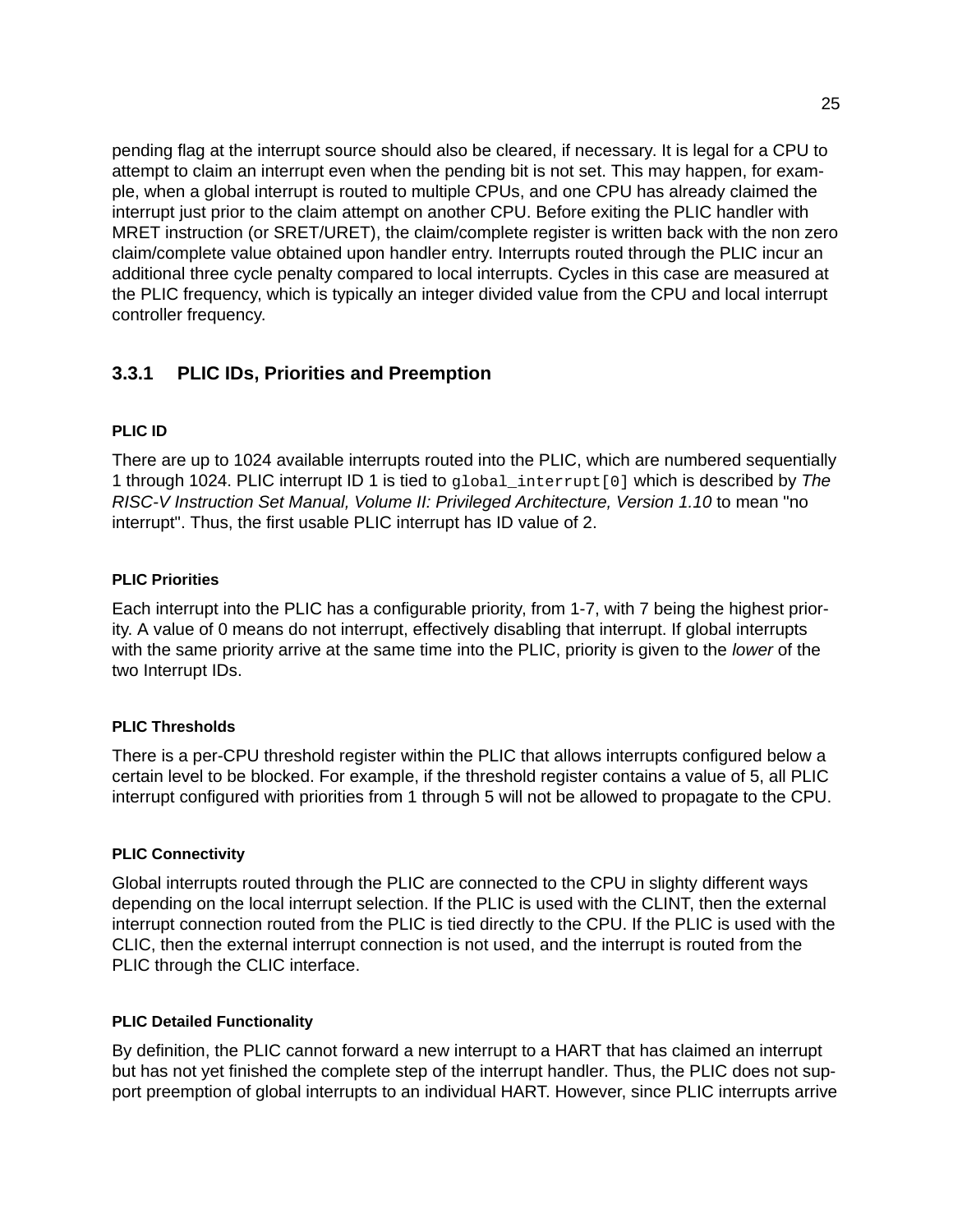at the CPU through the external interrupt connection, preemption may occur from other CLIC local interrupts that are configured with a higher priority than the external interrupt. To support preemption, mstatus.mie needs to be re-enabled within the handler, since it is disabled by hardware upon entry. Interrupt IDs for global interrupts routed through the PLIC are independent of the interrupt IDs for local interrupts. Thus, software may need to implement a specific handler which supports a software lookup table for the global interrupts that are managed by the PLIC, and arrive at the CPU through the external interrupt connection.

#### **Note**

Recall that the CLINT local interrupts priorities are fixed since they are tied to their interrupt ID, while CLIC has programmable levels and priorities.

Additionally, the PLIC handler may check for additional pending global interrupts once the initial claim/complete process has finished, prior to exiting the handler. This method could save additional PLIC save/restore context for global interrupts.

#### <span id="page-27-0"></span>**[3.3.2 PLIC Handler Example](#page-27-0)**

Since all global interrupts routed through the PLIC are connected to the CPU through the external interrupt, this handler requires the additional claim/complete step to notify the PLIC that the current global interrupt is being serviced.

```
void external_handler()
{
        //get the highest priority pending PLIC interrupt
        uint32 t int num = plic.claim comlete;
        //branch to handler
        plic_handler[int_num]();
        //complete interrupt by writing interrupt number back to PLIC
        plic.claim_complete = int_num;
}
```
The external\_handler function would reside at vector table offset +0x2C when using CLINT vectored mode of operation. This offset changes to +0x58 for 64-bit architectures while using CLIC vectored mode of operation. For non-vectored modes, the async\_handler resides at index 11 in the software table. The async\_handler was referenced in the CLINT example previously.

The plic\_handler software table would be populated with functions that support each of the PLIC specific global interrupts.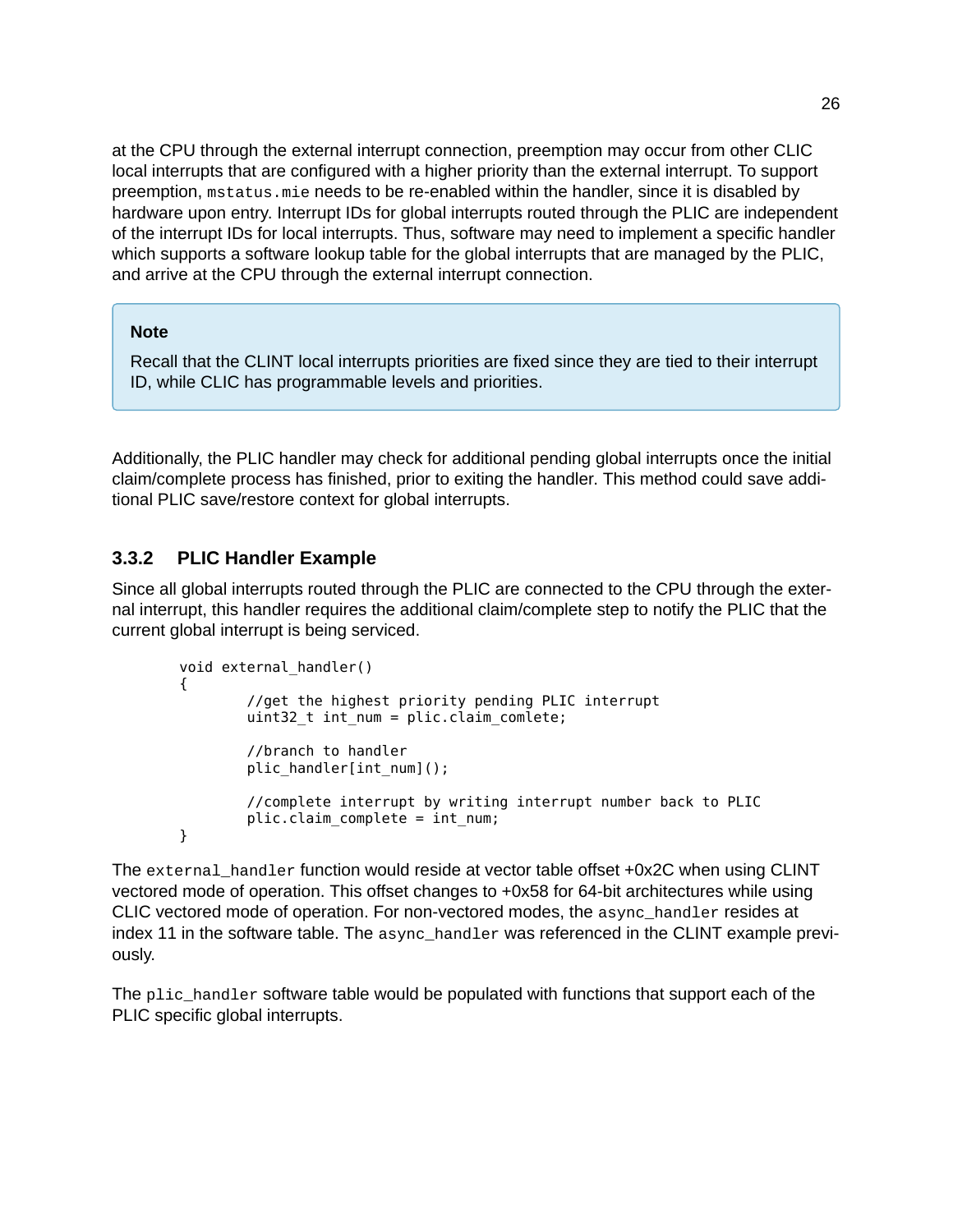#### <span id="page-28-0"></span>**[3.3.3 PLIC + CLINT, Machine Mode Interrupts Only](#page-28-0)**

For a multi-CPU system implementing Machine mode only, an example configuration is shown below.



**Figure 8:** PLIC + CLINT PLIC Block Diagram for Machine Mode

#### **Note**

For systems that implement Supervisor mode, there will be additional Supervisor interrupt connections into each HART. User level interrupts are only available on devices which implement the RISC-V "N" extension.

#### <span id="page-28-1"></span>**[3.3.4 PLIC + CLIC, Machine Mode Interrupts Only](#page-28-1)**

Below is a representation of a design implementing multiple cores which requires a PLIC global interrupt controller.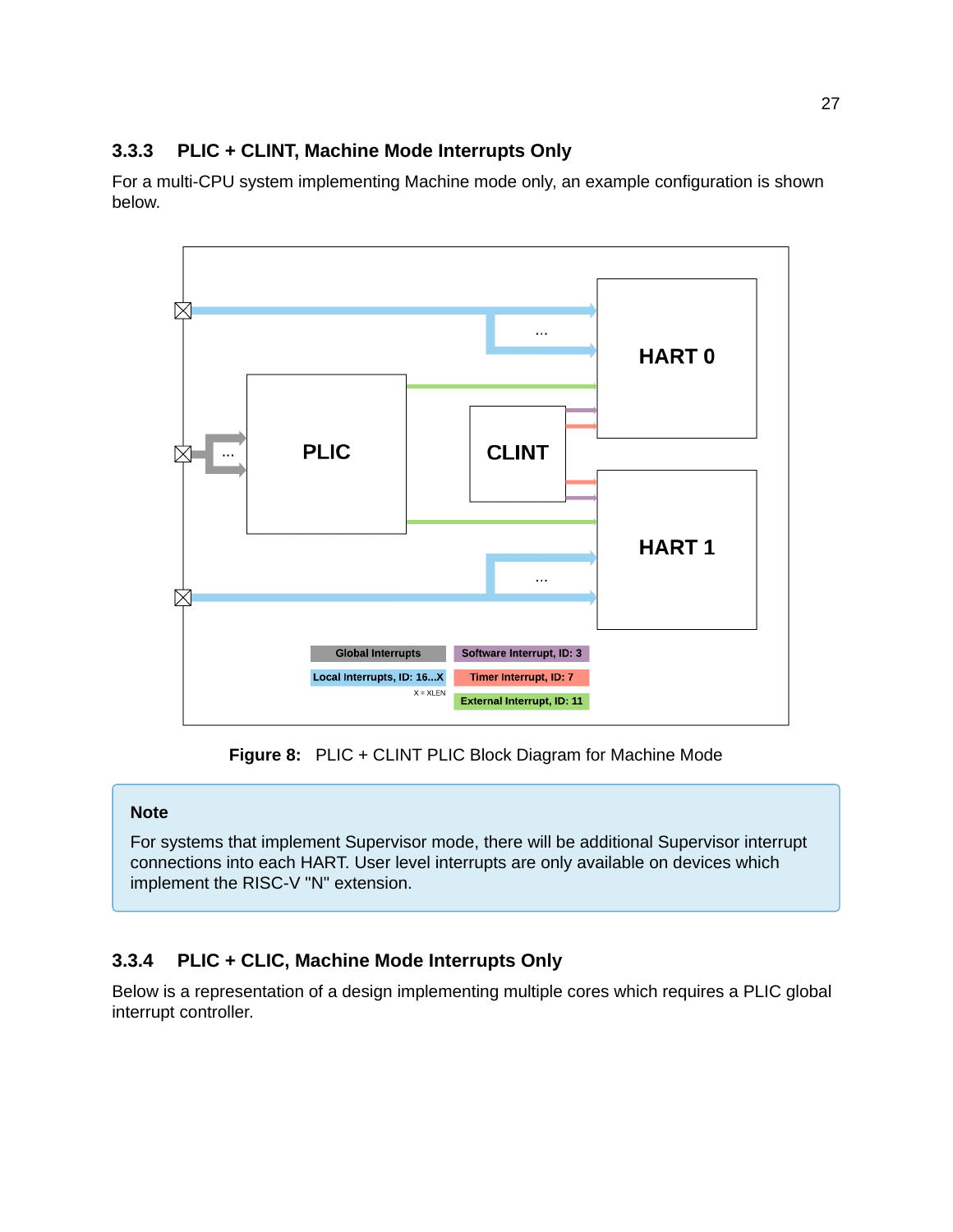

**Figure 9:** PLIC + CLIC Block Diagram for Machine Mode

The external interrupt connection is routed directly to the HART when CLIC operates in legacy CLINT mode, but this connection is not used in CLIC modes of operation.

Local interrupts are routed into the CLIC where the memory mapped registers exist for configurable interrupt levels and priorities. This is different from the connectivity when using the CLINT, where they are connected directly to the HART.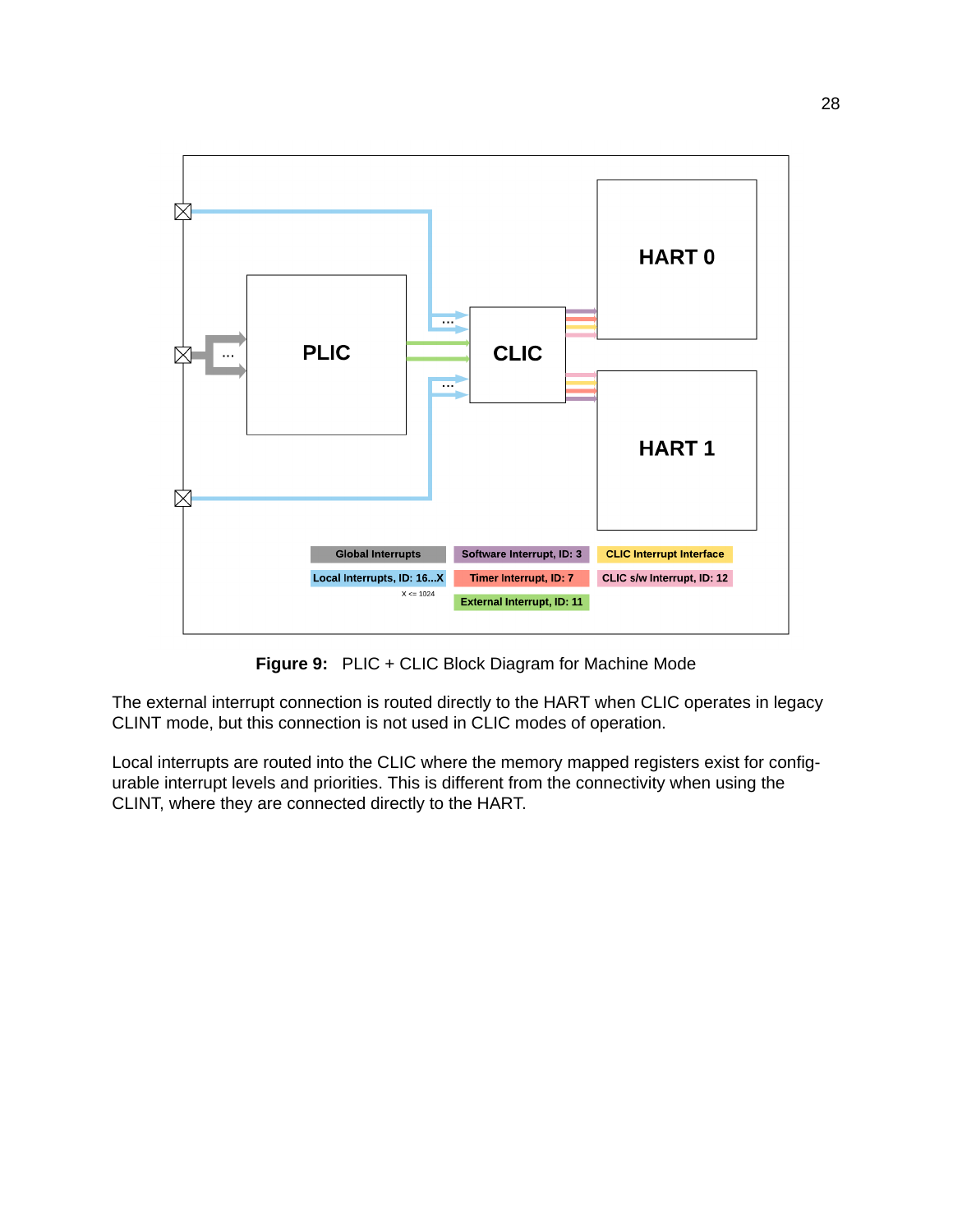## <span id="page-30-0"></span>**[Chapter 4](#page-30-0)**

# **[Additional Code Examples](#page-30-0)**

The steps below show the high level configuration to properly enable an interrupt.

### <span id="page-30-1"></span>**[4.1 Pseudo Code to Setup an Interrupt](#page-30-1)**

- 1. Write mtvec to configure the interrupt mode and the base address for the interrupt vector table, and optionally, mtvt for CLIC modes. The CSR number for mtvt is 0x307.
- 2. Enable interrupts in memory mapped PLIC or CLIC register space. The CLINT does not contain interrupt enable bits.
- 3. Write mie to enable the software, timer, and external interrupt enables for each privilege mode
- 4. Write mstatus to enable interrupts globally for each supported privilege mode

#### **Note**

mie register is disabled in CLIC modes. Use clicintie[i] to enable interrupts in CLIC modes of operation.

### <span id="page-30-2"></span>**[4.2 Freedom Metal API](#page-30-2)**

The freedom-metal library is a bare metal C programming environment provided by SiFive that utilizes an application program interface (API) designed to be portable across different CPU architectures. The freedom-e-sdk repo includes freedom-metal to leverage its functionality for software examples and startup code which run on any SiFive design. For a full list of examples, see<https://github.com/sifive/freedom-e-sdk/tree/master/software>. To reference the freedommetal documentation, see [https://sifive.github.io/freedom-metal-docs/.](https://sifive.github.io/freedom-metal-docs/)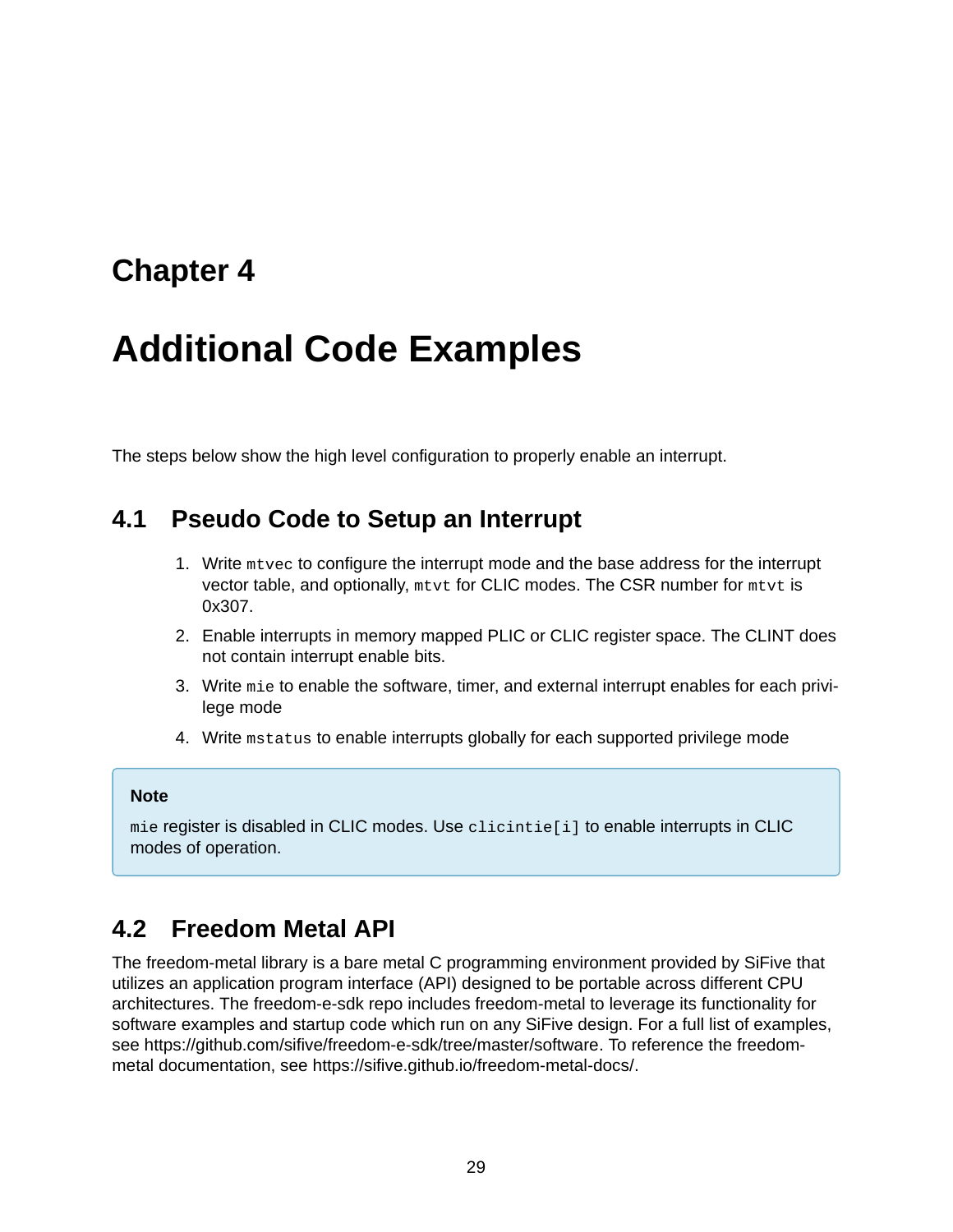## <span id="page-31-0"></span>**[4.3 DeviceTree Interrupt Mapping in design.dts file](#page-31-0)**

SiFive's design environment generates a device tree specification file called design.dts for all supported cores. This file describes the hardware, including the base address for interfaces and peripherals, size of the available interface, and the interrupt connectivity. It is the starting point for auto-generating software components that are necessary for compiling software for new designs. The following auto generated components exist in the freedom-e-sdk/bsp path:

- Header files (.h) used by freedom-metal library for startup code and initialization
- Linker scripts (.lds) used map the software builds to the ports or memory available in the design
- Makefile named settings.mk which passes architecture and application binary interface information to the toolchain, and additional details to support output file formatting

To understand how the software components are generated from the design.dts file, refer to the Custom Core Getting Started Guide, available in the Application Notes section at <https://www.sifive.com/documentation>.

## <span id="page-31-1"></span>**[4.4 Interrupt components in design.dts - CLIC Example](#page-31-1)**

The interrupt components of an E21 design.dts file are shown below. This design uses a CLIC local interrupt controller, and here we highlight the interrupt specific components described in the design.dts file.

```
L14: cpus {
        #address-cells = <1>;
        #size-cells = <0>;
        L4: cpu@0 {
                 clock-frequency = <0>;
                 compatible = "sifive,caboose0", "riscv";
                 device_type = "cpu";
                 hardware-exec-breakpoint-count = <4>;
                 reg = <0x0>;
                 riscv,isa = "rv32imac";
                 riscv,pmpregions = <4>;
                 status = "okay";
                 timebase-frequency = <1000000>;
                 L3: interrupt-controller {
                         #interrupt-cells = \langle -1 \rangle;
                         compatible = "riscv,cpu-intc";
                         interrupt-controller;
                 };
        };
```

```
};
```
The L3 instance above is the **interrupt-controller**, which is part of the CPU, and is the parent node to **interrupt-controller@20000000** below.

```
L1: interrupt-controller@2000000 {
        #interrupt-cells = <1>;
```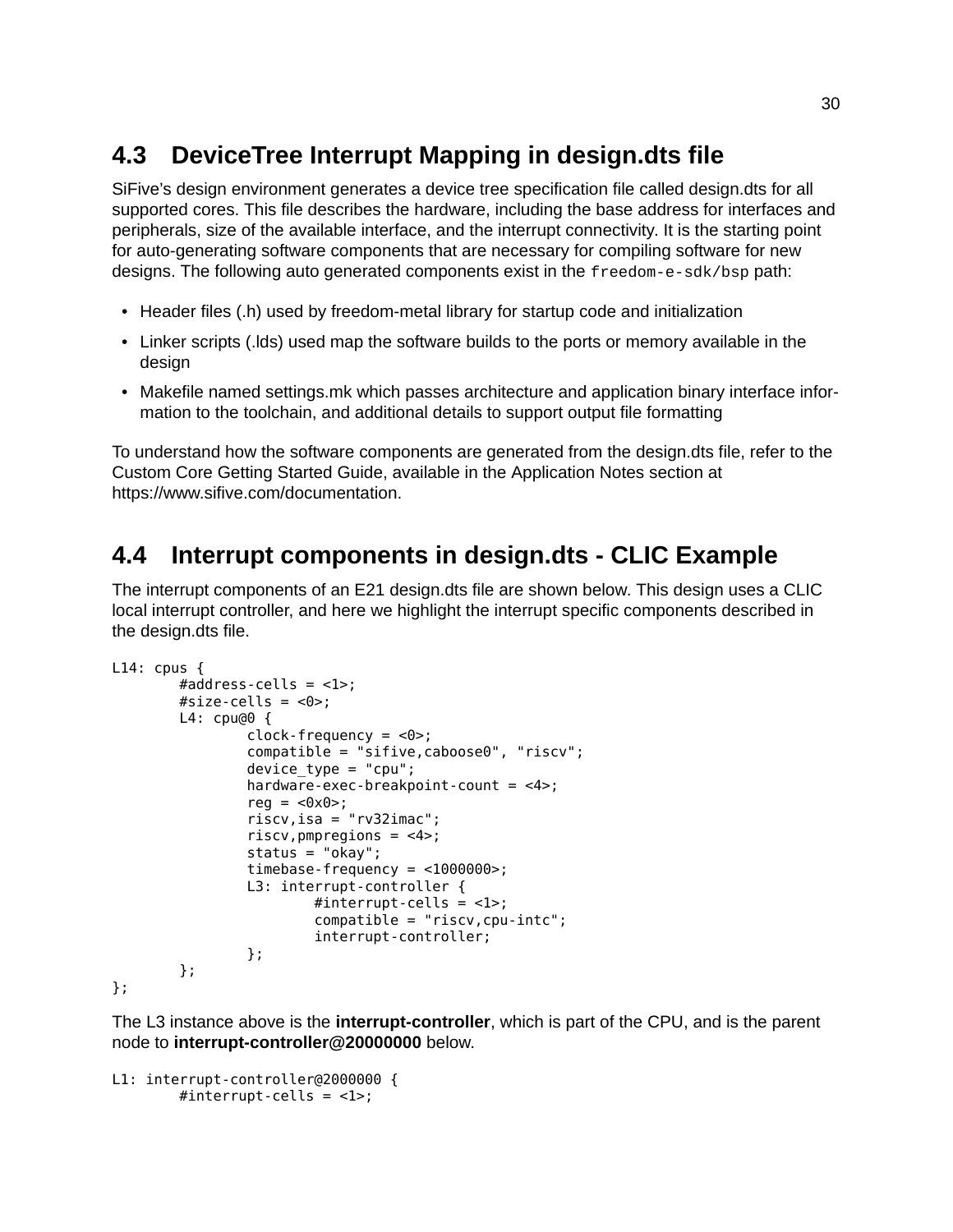```
compatible = "sitive, click";
interrupt-controller;
interrupts-extended = <math>\&</math>L3 3 <math>\&</math>L3 7 <math>\&</math>L3 11>;reg = <0x2000000 0x1000000>;
reg-names = "control";
sifive, numintbits = <4>;
sifive, numints = <143sifive, numlevels = <16;
```
};

The line containing **<&L3 3 &L3 7 &L3 11>** describe the software, timer, and external interrupt IDs of the local interrupt controller.

```
L9: local-external-interrupts-0 {
        compatible = "sifive,local-external-interrupts0";
        interrupt-part = <&L1&gt;;interrupts = <16 17 18 19 20 21 22 23 24 25 26 27 28 29 30 31 32 33 34 ... >;
};
```
The local-external-interrupts-0 node **L9**, above, has **L1** as the parent node, and lists the additional local interrupt lines available in the design, starting at 16. The total number of interrupts in this list is defined by the user when designing a core on SiFive.com.

#### **Note**

The compatible string above refers directly to the file freedom-metal/src/drivers/sifive\_localexternal-interrupts0.c

## <span id="page-32-0"></span>**[4.5 Interrupt components in design.dts - CLINT Example](#page-32-0)**

The interrupt components of an S76 design.dts file are shown below. This design uses a CLINT local interrupt controller, as well as a PLIC global interrupt controller. Here we highlight the interrupt specific components described in the file.

```
L7: cpu@0 {
        clock-frequency = <0>;
        compatible = "sifive,bullet0", "riscv";
        d-cache-block-size = <64);
        d-cache-sets = <128>;
        d-cache-size = <32768>;
        device_type = "cpu";
        hardware-exec-breakpoint-count = <4>;
        i-cache-block-size = <math>64</math>;
        i-cache-sets = <128>;
        i-cache-size = <32768>;
        next-level-cache = <&L10>;
        reg = <math>\theta \times \theta;
        riscv,isa = "rv64imafdc";
        riscv, pmpregions = <8>;
        sifive,dls = <&L6>;
        sifive, itim = <\&L5>;
        status = "okay";
```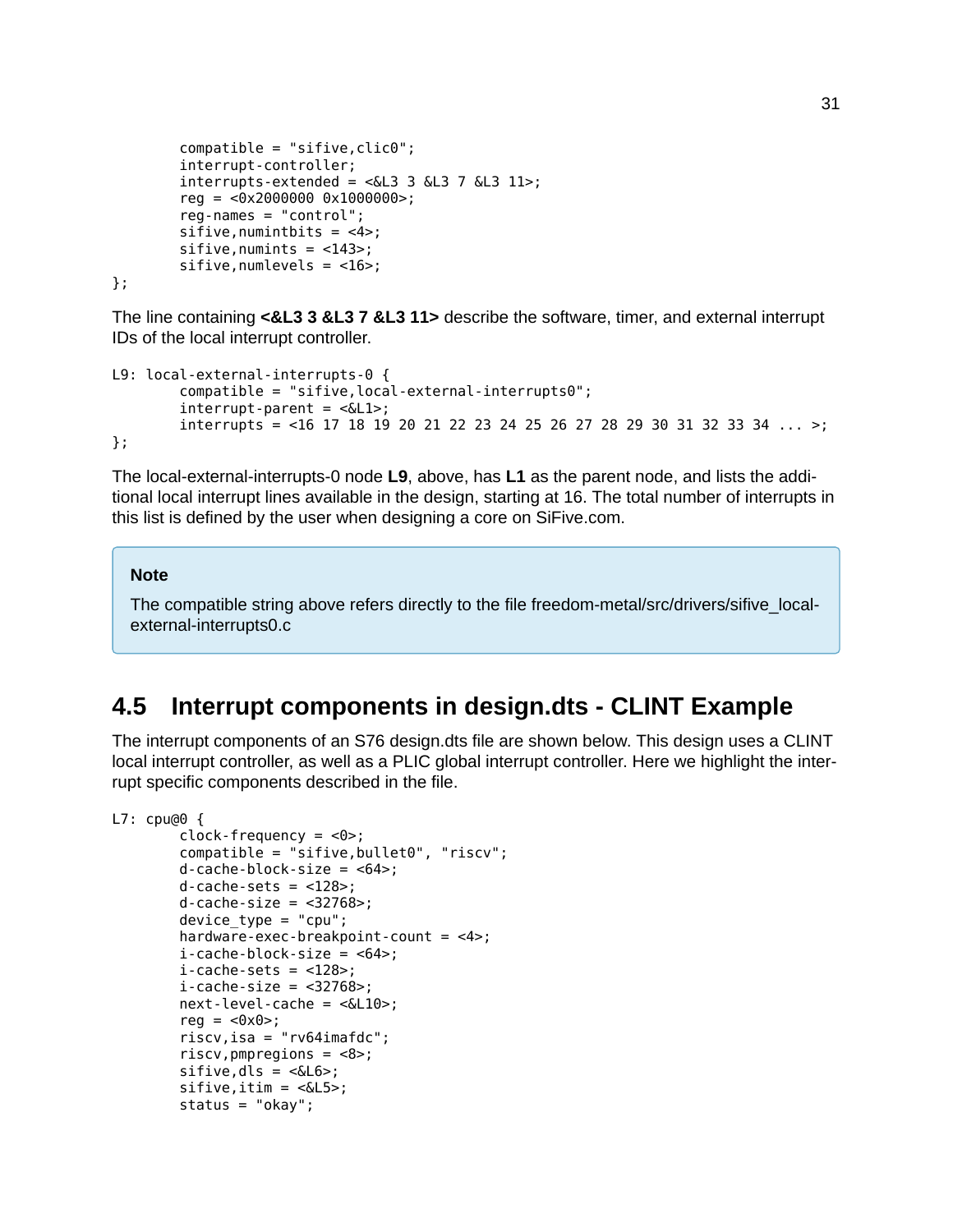```
timebase-frequency = <1000000>;
        L4: interrupt-controller {
                #interrupt-cells = <1>;
                compatible = "riscv, cpu-intc";interrupt-controller;
        };
};
```
The L4 instance above is the **interrupt-controller**, which is part of the CPU, and is the parent node to **clint@2000000** below.

```
L2: clint@2000000 {
         compatible = "riscv, client0";interrupts-extended = <math>&lt;</math> 3 &lt; 4 7>;reg = <0x2000000 0x10000>;
         reg-names = "control";
};
```
The line containing **<&L4 3 &L4 7>** describe the software and timer interrupt IDs of the local interrupt controller. Notice the external interrupt ID #11 is not in this list like it was in the CLINT.

```
L9: global-external-interrupts {
        compatible = "sifive,global-external-interrupts0";
        interrupt-parent = <&L1>;
        interrupts = <1 2 3 4 5 6 7 8 9 10 11 12 13 14 15 16 17 18 ...>;
};
```
The PLIC is represented here by the **global-external-interrupts** node, but its parent node is **interrupt-controller@c000000**, below. The total number of interrupts is configured when designing a core on SiFive.com. The **interrupts** field represents the *global* interrupts that route into the PLIC controller, which are independent of the interrupt IDs for the local interrupt controller.

```
L1: interrupt-controller@c000000 {
        #interrupt-cells = <1>;
        compatible = "riscv, plate";
        interrupt-controller;
        interrupts-extended = <<L4 11>;
        reg = <0xc000000 0x4000000>;
        reg-names = "control";
        riscv,max-priority = <7>;
        riscv,ndev = <127>;
};
```
The **interrupt-controller@c000000** node has **L4** as the parent node, and this is external interrupt ID #11 into the CPU. This is the connection into the CPU from the PLIC, which routes global interrupts to individual CPUs.

#### **Note**

The compatible string above refers directly to the file freedom-metal/src/drivers/ riscv\_plic0.c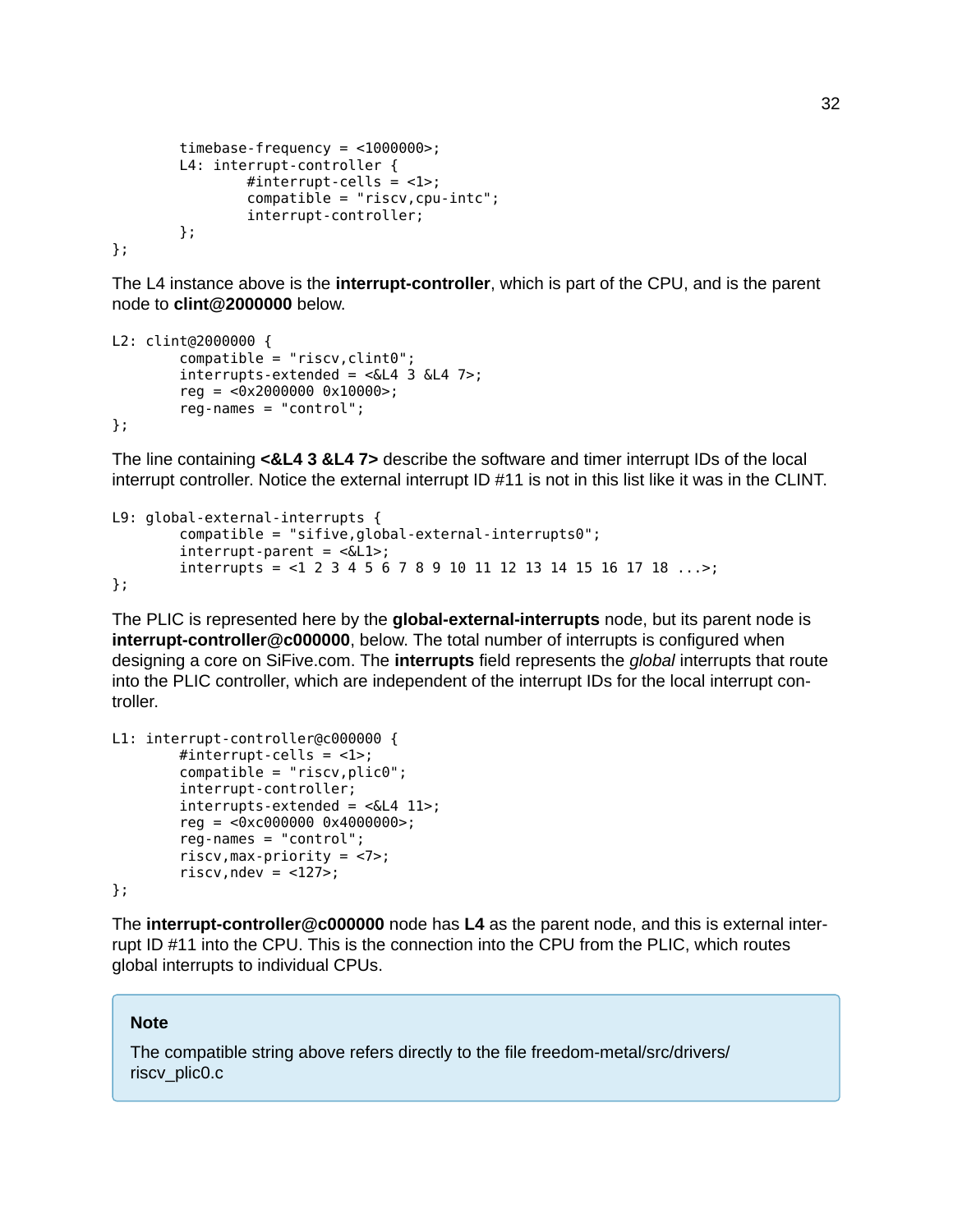## <span id="page-34-0"></span>**[Chapter 5](#page-34-0)**

# **[Privilege Levels](#page-34-0)**

### <span id="page-34-1"></span>**[5.1 Priorities for Supervisor & Machine Mode Interrupts](#page-34-1)**

The privilege levels allow protection to certain software components that only run, or have access from, higher privilege levels. At a minimum, any RISC-V implementation must implement Machine mode, as this is the highest privilege level.

| <b>Number of Levels</b> | <b>Supported Modes</b> | <b>Intended Usage</b>                       |
|-------------------------|------------------------|---------------------------------------------|
|                         | M                      | Simple Embedded Systems                     |
|                         | M. U                   | <b>Secure Embedded Systems</b>              |
|                         | M, S, U                | Systems running Unix-like operating systems |

**Table 2:** Table RISC-V Privilege Modes

Only designs that include the RISC-V "N" extension allow interrupts in User mode. When Supervisor mode is implemented, additional interrupts are included, as shown below.

- *Software Interrupt, Supervisor Mode, Interrupt ID: 1*
- Software Interrupt, Machine Mode, Interrupt ID: 3
- *Timer Interrupt, Supervisor Mode, Interrupt ID: 5*
- Timer Interrupt, Machine Mode, Interrupt ID: 7
- *External Interrupt, Supervisor Mode, Interrupt ID: 9*
- External Interrupt, Machine Mode, Interrupt ID: 11

A CPU operating in Supervisor mode will trap to Machine mode upon the arrival of a Machine mode interrupt, unless the Machine mode interrupt has been delegated to Supervisor mode through the mideleg register. On the contrary, Supervisor interrupts will not immediately trigger if a CPU is in Machine mode. While operating in Supervisor mode, a CPU does not have visibility to configure Machine mode interrupts.